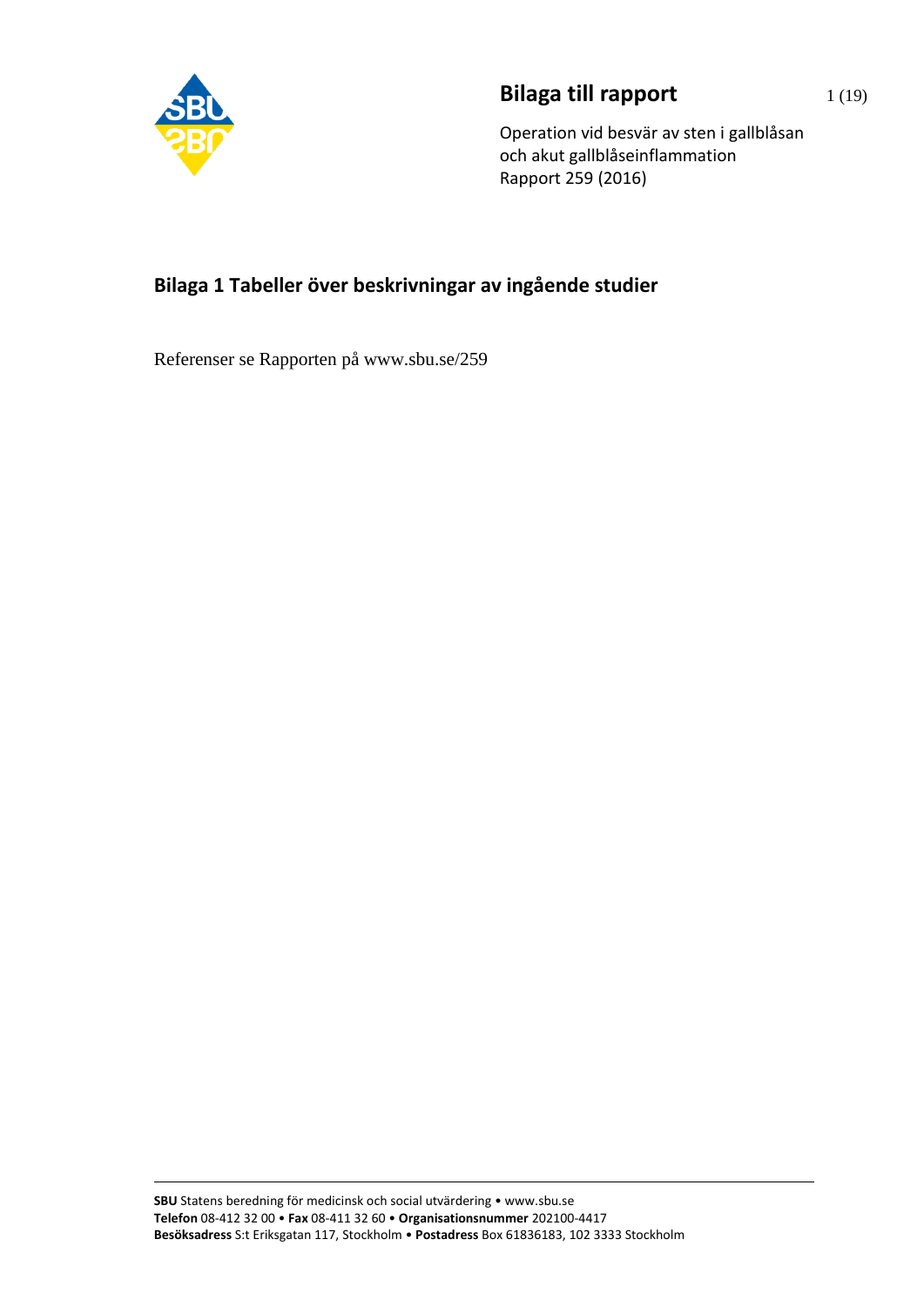| <b>Author</b><br>Year<br>Reference<br><b>Country</b> | <b>Study</b><br>period      | <b>Cholecystect</b><br>omy / no<br>cholecystecto<br>my | Age                                         | Type of<br>study                                                                                                                                                                                                                                   | <b>Exclusions</b>                   | Op<br>tech                                                                                                                   | <b>Outcome</b><br>measures<br>early/late                                     | <b>Conversion</b>                                                                                                                                                                                                                                       | <b>Follow</b><br>up<br>time                 | <b>Harms</b>                                                                                                                                                                                                                                                                                                                                     | Over all<br>death                                                                                   | <b>Study</b><br>quality |
|------------------------------------------------------|-----------------------------|--------------------------------------------------------|---------------------------------------------|----------------------------------------------------------------------------------------------------------------------------------------------------------------------------------------------------------------------------------------------------|-------------------------------------|------------------------------------------------------------------------------------------------------------------------------|------------------------------------------------------------------------------|---------------------------------------------------------------------------------------------------------------------------------------------------------------------------------------------------------------------------------------------------------|---------------------------------------------|--------------------------------------------------------------------------------------------------------------------------------------------------------------------------------------------------------------------------------------------------------------------------------------------------------------------------------------------------|-----------------------------------------------------------------------------------------------------|-------------------------|
|                                                      |                             | n                                                      |                                             |                                                                                                                                                                                                                                                    |                                     |                                                                                                                              |                                                                              |                                                                                                                                                                                                                                                         |                                             |                                                                                                                                                                                                                                                                                                                                                  |                                                                                                     |                         |
| Schmidt et al<br>Norway<br>2011<br>$[16]$            | Inclusio<br>n 1991-<br>1994 | 68/69                                                  | Mean<br>range)<br>49.7 (20-<br>79)<br>years | <b>RCT</b><br>uncomplica<br>ted<br>gallstone<br>disease<br>Same<br>population<br>as<br>Søndenaa<br>et al 1997<br>$[18]$ but<br>here is<br>also a third<br>hospital<br>included,<br>i.e. same<br>population<br>as Vetrhus<br>et al 2002<br>$[22]$ . | See<br>Søndenaa et<br>al 1997 [18]  | Not<br>describ<br>ed                                                                                                         | Conversion<br>rate and rate<br>of adverse<br>gall stone<br>related<br>events | 50.5 %<br>randomized to<br>observation<br>underwent<br>operation<br>(median time<br>28 months).<br>88.2%<br>randomized to<br>operation<br>underwent<br>operation<br>(median time 3<br>months).<br>Very few<br>operations<br>performed<br>after 5 years. | Mean<br>(range)<br>14 (13.5-<br>16) years   | 1 patient each<br>randomized to<br>observation<br>with acute<br>cholecystitis,<br>common bile<br>duct stone and<br>pancreatitis.<br>In patients<br>randomized to<br>operation 1<br>had an acute<br>pancreatitis<br>caused by<br>ERCP prior to<br>operation and<br>4 ERCP were<br>performed with<br>1 CBD stone<br>detected. P for<br>events 0.3. | Overall<br>13.9%,<br>non for<br>gall stone<br>disease,<br>equal<br>between<br>groups                | Medium                  |
| Schmidt et al<br>Norway<br>2011<br>$[17]$            | Inclusio<br>n 1991-<br>1994 | 31/33                                                  | See<br>Vetrhus<br>et al<br>2005<br>$[19]$   | <b>RCT</b> acute<br>cholecystits.<br>See<br>Vetrhus M<br>"quality<br>$of$ "<br>2003.<br>Same<br>population<br>but longer<br>follow-up.                                                                                                             | See Vetrhus<br>et al 2005<br>$[19]$ | Laparos<br>copic/<br>open/<br>convert<br>$ed(n)$ in<br>cholecy<br>stectom<br>y group<br>45/15/0<br>And in<br>observa<br>tion | See Vetrhus<br>et al 2005<br>$[19]$                                          | 87.1% in<br>cholecystecto<br>my group and<br>33.3% in<br>observation<br>group had<br>undergone<br>surgery                                                                                                                                               | Mean<br>(range)<br>14 (13-<br>16)<br>years. | 10/33 patients<br>in observation<br>group<br>experienced<br>complicated<br>gall stone<br>disease<br>(cholecystitis,<br>CBD, and/or<br>gallstone pain,<br>the latter being<br>$n=1$ ).                                                                                                                                                            | 8/10<br>deaths,<br>none<br>caused<br>by<br>gallstone<br>disease<br>or<br>gallbladd<br>er<br>cancer. | Medium                  |

**Table 14.1** Cholecystectomy versus no cholecystectomy in symptomatic gall stone decease.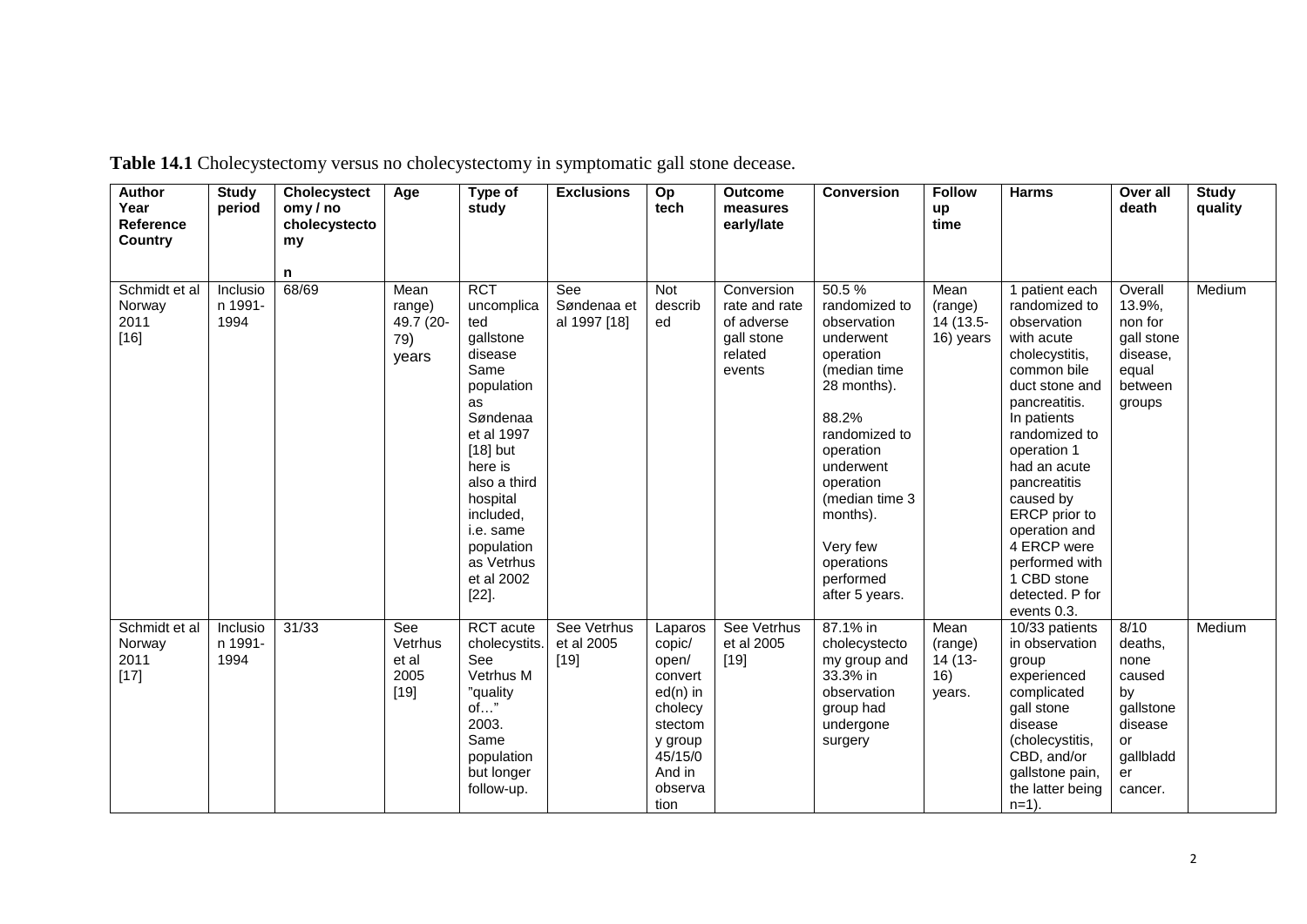| <b>Author</b><br>Year<br>Reference            | <b>Study</b><br>period      | Cholecystect<br>omy/no<br>cholecystecto                                                                             | Age                                                                                | Type of<br>study                                                                                                                                     | <b>Exclusions</b>                                                                                                                                                                                                           | Op<br>tech           | <b>Outcome</b><br>measures<br>early/late | <b>Conversion</b>                                                                                                                                                                                                                                                                                           | <b>Follow</b><br>up<br>time               | <b>Harms</b>                                                                                                                | Over all<br>death    | <b>Study</b><br>quality |
|-----------------------------------------------|-----------------------------|---------------------------------------------------------------------------------------------------------------------|------------------------------------------------------------------------------------|------------------------------------------------------------------------------------------------------------------------------------------------------|-----------------------------------------------------------------------------------------------------------------------------------------------------------------------------------------------------------------------------|----------------------|------------------------------------------|-------------------------------------------------------------------------------------------------------------------------------------------------------------------------------------------------------------------------------------------------------------------------------------------------------------|-------------------------------------------|-----------------------------------------------------------------------------------------------------------------------------|----------------------|-------------------------|
| <b>Country</b>                                |                             | my                                                                                                                  |                                                                                    |                                                                                                                                                      |                                                                                                                                                                                                                             |                      |                                          |                                                                                                                                                                                                                                                                                                             |                                           |                                                                                                                             |                      |                         |
|                                               |                             | n                                                                                                                   |                                                                                    |                                                                                                                                                      |                                                                                                                                                                                                                             |                      |                                          |                                                                                                                                                                                                                                                                                                             |                                           |                                                                                                                             |                      |                         |
|                                               |                             |                                                                                                                     |                                                                                    |                                                                                                                                                      |                                                                                                                                                                                                                             | group<br>29/2/4      |                                          |                                                                                                                                                                                                                                                                                                             |                                           | 6/31 patients<br>in the<br>operation<br>group<br>experienced<br>complicated<br>gall stone<br>disease (pain<br>attacks n=4). |                      |                         |
| Søndenaa et<br>al<br>Norway<br>1997<br>$[18]$ | Inclusio<br>n 1991-<br>1994 | Symptomatic<br>gall bladder<br>stone<br>59/61<br>Symptomatic<br>gall bladder<br>stone and<br>cholecystitis<br>31/33 | Median<br>(range)<br>$51(20 -$<br>79)<br>and<br>57 (26-<br>77)<br>respectiv<br>ely | <b>RCT</b><br>4 hospitals<br>recruited<br>but only 2<br>had<br>substantial<br>patient<br>recruitment<br>and only<br>these 2<br>were thus<br>included | $Age < 18$ or<br>> 80,<br>pregnancy,<br>gangrenous<br>gallbladder,<br>suspected<br>CBD stone,<br>achalculos<br>cholecystitis,<br>patient<br>preferred<br>symptoms<br>$(6.8\%)$<br>severer or<br>well tolerable<br>symptoms. | Not<br>describ<br>ed | Conversion<br>rate                       | 12% of<br>patients with<br>no chole-<br>cystitis and<br>13% with a<br>history of<br>cholecystitis<br>randomized to<br>operation<br>switched to<br>observation.<br>Corresponding<br>figures for<br>patients<br>randomized to<br>observation<br>switching to<br>operation were<br>25 and 24%<br>respectively. | $1.5 - 4$<br>years,<br>mean not<br>given. | Not described                                                                                                               | Not<br>describe<br>d | Medium                  |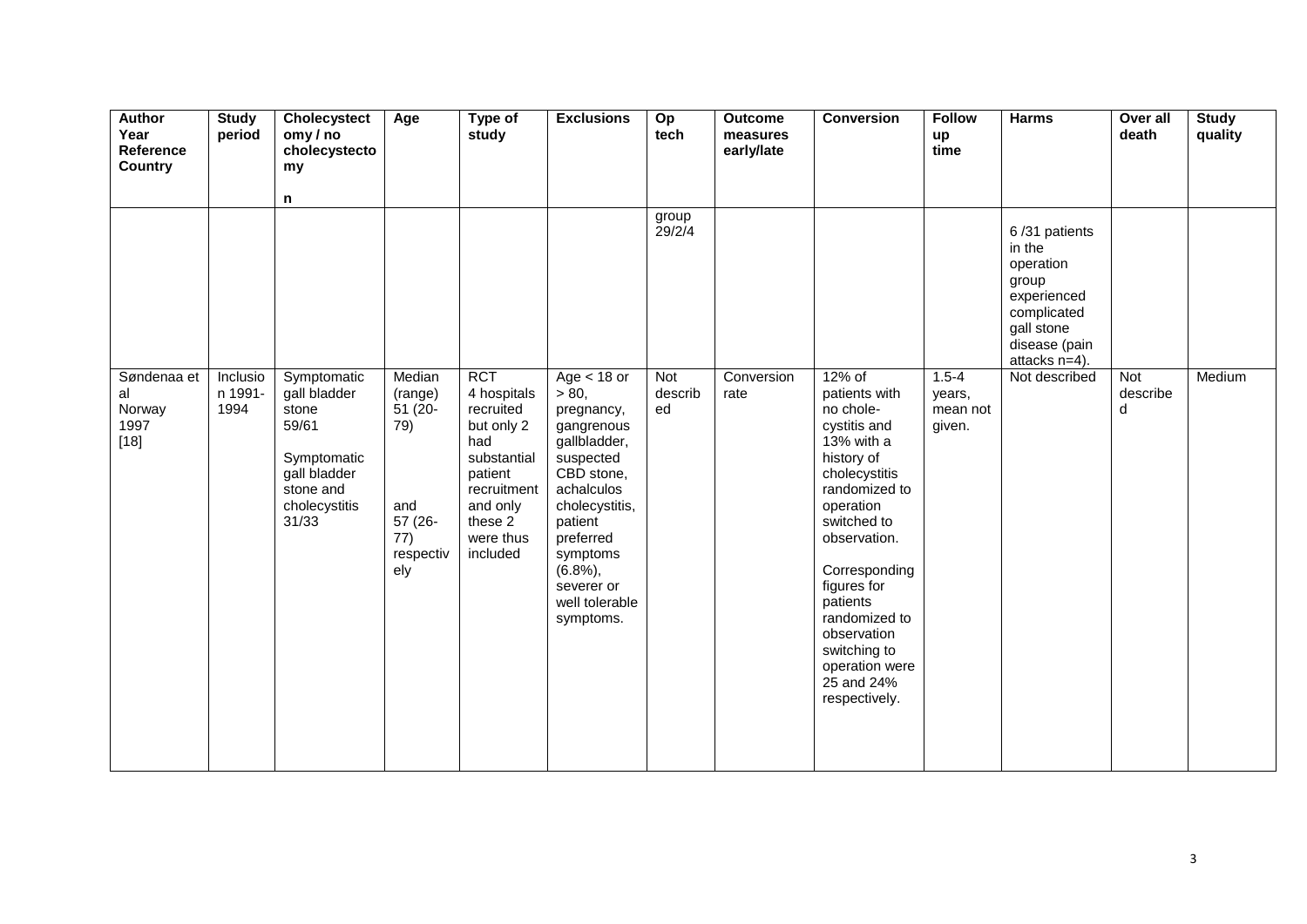| Author<br>Year<br>Reference<br><b>Country</b> | <b>Study</b><br>period                      | Cholecystect<br>omy/no<br>cholecystecto<br>my | Age                                         | Type of<br>study                        | <b>Exclusions</b>                       | Op<br>tech                  | <b>Outcome</b><br>measures<br>early/late                                                | <b>Conversion</b>                                                                                                                      | <b>Follow</b><br>up<br>time                   | <b>Harms</b>                                                                                                                                                                                                                                                                                | Over all<br>death                      | <b>Study</b><br>quality |
|-----------------------------------------------|---------------------------------------------|-----------------------------------------------|---------------------------------------------|-----------------------------------------|-----------------------------------------|-----------------------------|-----------------------------------------------------------------------------------------|----------------------------------------------------------------------------------------------------------------------------------------|-----------------------------------------------|---------------------------------------------------------------------------------------------------------------------------------------------------------------------------------------------------------------------------------------------------------------------------------------------|----------------------------------------|-------------------------|
| Vetrhus et al<br>Norway<br>2005<br>$[19]$     | See<br>Sønden<br>aa et al<br>1997<br>$[18]$ | n<br>31/33                                    | See<br>Søndena<br>a et al<br>1997<br>$[18]$ | See<br>Søndenaa<br>et al 1997<br>$[18]$ | See<br>Søndenaa<br>et al 1997<br>$[18]$ | Not<br>describ<br>ed        | Pain and<br>QoL at 6, 12<br>and 60<br>months. No<br>difference<br>between<br>groups.    | See Søndenaa<br>et al 1997 [18]                                                                                                        | Median<br>67<br>months                        | N.A.                                                                                                                                                                                                                                                                                        | See<br>Søndena<br>a et al<br>1997 [18] | Medium                  |
| Vetrhus et al<br>Norway<br>2003<br>$[21]$     | Inclusio<br>n 1991-<br>1994                 | 31/33                                         | See<br>Søndena<br>a et al<br>1997<br>$[18]$ | See<br>Schmidt et<br>al 2011<br>$[16]$  | See<br>Søndenaa<br>et al 1997<br>$[18]$ | <b>Not</b><br>describ<br>ed | Cumulative<br>risk of<br>cholecystect<br>omy and gall<br>stone related<br>complication. | 13 %<br>randomized to<br>operation<br>switched to<br>observation<br>and 30%<br>randomized to<br>operation<br>switched to<br>operation. | Median<br>(range)<br>67 (56-<br>98)<br>months | Cholecystecto<br>my<br>group/observat<br>ion group:<br>events (n)<br>Admission for<br>pain 3/4.<br>Acute<br>cholecystitis<br>1/9.<br>CBD stone<br>1/4.<br>Acute<br>pancreatitis<br>$1/0.$ ( $p=0.09$ ).<br>Patients (n)<br>with any of<br>above<br>mentioned<br>events 6/12<br>$(p=0.16)$ . | See<br>Søndena<br>a et al<br>1997 [18] | Medium                  |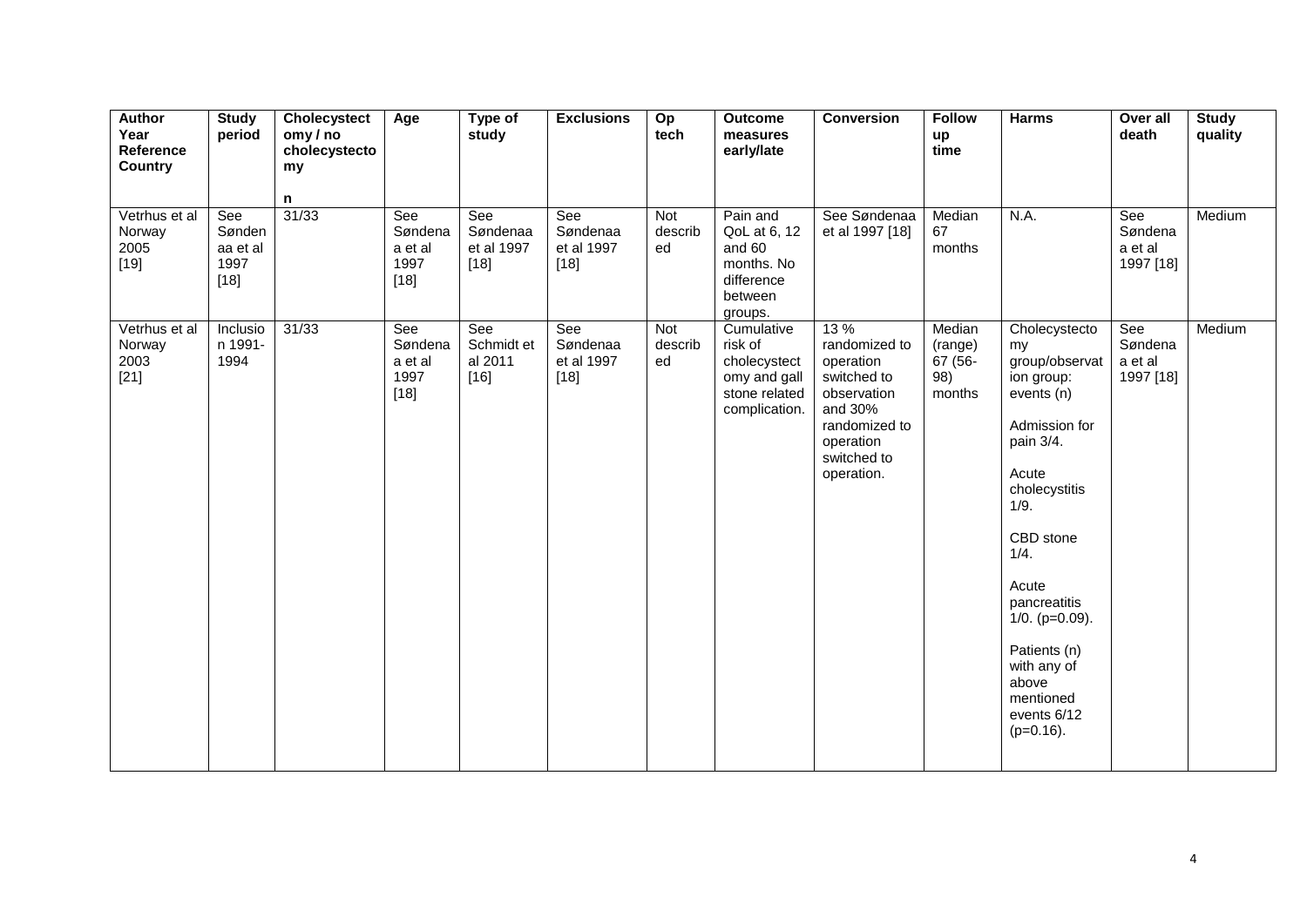| <b>Author</b><br>Year<br>Reference<br><b>Country</b> | <b>Study</b><br>period                    | Cholecystect<br>omy / no<br>cholecystecto<br>my<br>n | Age                                       | Type of<br>study                                                                                                                                                                                                              | <b>Exclusions</b>                   | Op<br>tech                                                                                                                                      | <b>Outcome</b><br>measures<br>early/late                                                                                                                                                                                                | <b>Conversion</b>                                                                                        | <b>Follow</b><br>up<br>time                    | <b>Harms</b>                                                                                                                                                                                  | Over all<br>death                                                                                                           | <b>Study</b><br>quality |
|------------------------------------------------------|-------------------------------------------|------------------------------------------------------|-------------------------------------------|-------------------------------------------------------------------------------------------------------------------------------------------------------------------------------------------------------------------------------|-------------------------------------|-------------------------------------------------------------------------------------------------------------------------------------------------|-----------------------------------------------------------------------------------------------------------------------------------------------------------------------------------------------------------------------------------------|----------------------------------------------------------------------------------------------------------|------------------------------------------------|-----------------------------------------------------------------------------------------------------------------------------------------------------------------------------------------------|-----------------------------------------------------------------------------------------------------------------------------|-------------------------|
| See Vetrhus<br>et al 2002<br>$[22]$                  | Inclusio<br>n 1991-<br>1994               | 68/69                                                | See<br>Schmidt<br>et al<br>2011<br>$[16]$ | <b>RCT</b><br>Same<br>population<br>as Schmidt<br>M "a<br>randomized)<br>but shorter<br>follow-up I.e.<br>the same<br>population<br>as<br>Søndenaa et<br>al 1997 [18]<br>but here is<br>also a third<br>hospital<br>included. | See Schmidt<br>et al 2011<br>$[16]$ | Laparos<br>copic/<br>open/<br>convert<br>$ed(n)$ in<br>cholecy<br>stectom<br>y group<br>45/15/0<br>And in<br>observa<br>tion<br>group<br>29/2/4 | See Schmidt<br>et al 2011<br>$[16]$<br>Same<br>outcome<br>measures<br>but with a<br>shorter<br>follow-up.                                                                                                                               | 88 %<br>randomized to<br>operation and<br>51%<br>randomized to<br>observation<br>underwent<br>operation. | Median<br>(range)<br>67 (56-<br>91)<br>months. | Major<br>complications<br>(i.e. intra -<br>abdominal<br>infection, bile<br>leakage,<br>wound<br>infection,<br>dehiscence)<br>$(n)$ 3 in<br>cholecystecto<br>my, 5 in<br>observation<br>group. | $\overline{0/0}$<br>related to<br>cholecyst<br>ectomy<br>or gall<br>bladder<br>stone. No<br>data for<br>total<br>mortality. | Medium                  |
| Vetrhus et al<br>Norway<br>2004<br>[20]              | See<br>Vetrhus<br>et al<br>2002<br>$[22]$ | 68/69                                                | See<br>Vetrhus<br>et al<br>2002<br>$[22]$ | See<br>Vetrhus et<br>al 2002<br>$[22]$                                                                                                                                                                                        | See Vetrhus<br>et al 2002<br>$[22]$ | Laparos<br>copic/<br>open/<br>convert<br>$ed(n)$ in<br>cholecy<br>stectom<br>y group<br>45/15/0<br>And in<br>observa<br>tion<br>group<br>29/2/4 | Pain and<br>QoL at 6, 12<br>and 60<br>months. No<br>difference<br>seen over<br>time<br>between<br>groups.<br>Patient with<br>high initial<br>pain<br>randomized<br>to<br>observation<br>were more<br>likely to<br>undergo<br>operation. | See Vetrhus et<br>al 2002<br>$[22]$                                                                      | See<br>Vetrhus<br>et al<br>2002<br>$[22]$      | N.A.                                                                                                                                                                                          | See<br>Vetrhus<br>et al<br>2002<br>$[22]$                                                                                   | Medium                  |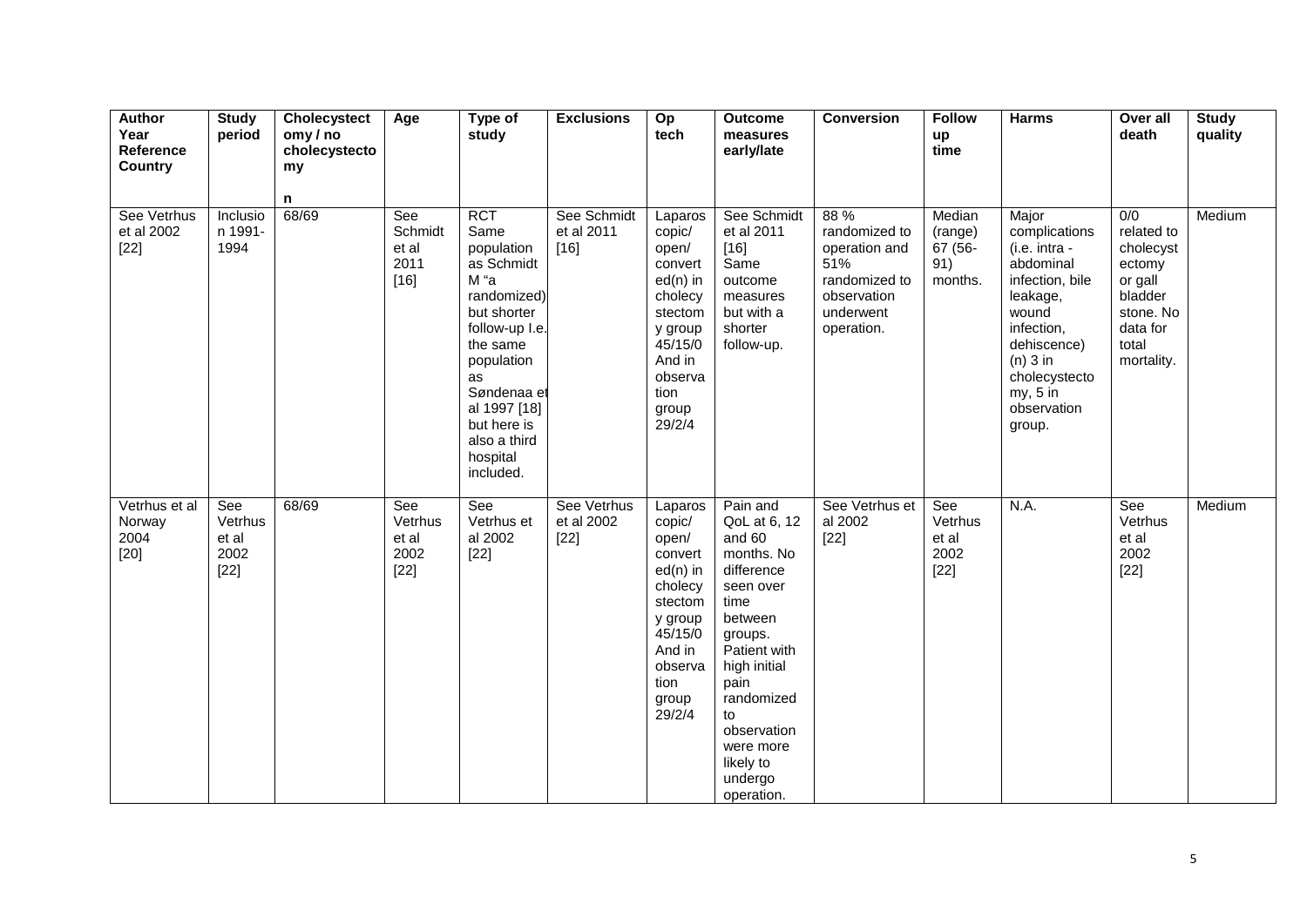| <b>Author</b><br>Year<br><b>Country</b><br>Reference   | <b>Study</b><br>period       | n<br>early/<br>late | Mean age<br>(years)<br>early/late             | Type of<br>study                             | <b>Exclusio</b><br>n | Def<br>early/<br>late           | Op<br>tech   | <b>Outcome</b><br>measures<br>early/late                                                                                                                             | <b>Conversion</b><br>early/late                                 | <b>Follow</b><br>up<br>time | <b>Harms</b>                                                                                                                                                                                                                                | Over<br>all<br>death | <b>Study</b><br>quality                                                                                            |
|--------------------------------------------------------|------------------------------|---------------------|-----------------------------------------------|----------------------------------------------|----------------------|---------------------------------|--------------|----------------------------------------------------------------------------------------------------------------------------------------------------------------------|-----------------------------------------------------------------|-----------------------------|---------------------------------------------------------------------------------------------------------------------------------------------------------------------------------------------------------------------------------------------|----------------------|--------------------------------------------------------------------------------------------------------------------|
| Cao et al<br>2015<br>$[24]$                            |                              | 795/813             | 47                                            | Systematic<br>review<br>15 RTCs<br>1998-2014 | $\sim$               | Early<br>with 24 to<br>96 hours | Not<br>given | <b>Total hospital</b><br>stay (days<br>mean)<br>4.1/7.3<br>p>0.001<br>Days off work<br>14.75/23.50<br>p<0.07                                                         |                                                                 |                             | Total<br>complications<br>RR 0.66 (95%<br>CI, 0.42; 1.03)<br>Bile duct leak<br>RR 0.79 (95%<br>CI, 0.27; 2.34)<br>Postoperative<br>wound<br>infection<br>RR 0.57 ()%%<br>CI, 0.35; 0.93)<br>Mortality<br>RR 1.03<br>(95% CI,<br>0.05; 20.50 |                      | Medium<br>partly<br>same<br>studies<br>as<br>Gunsura<br>my 2013<br>Includes<br>Gutt<br>2013 and<br><b>Gul 2013</b> |
| <b>Studies</b><br>included in<br>Cao et al.<br>(above) |                              |                     |                                               |                                              |                      |                                 |              |                                                                                                                                                                      |                                                                 |                             |                                                                                                                                                                                                                                             |                      |                                                                                                                    |
| Gurusamy et<br>al 2013 * [23]                          | search<br>until July<br>2012 | 244/244             | $40 - 60$<br>years in<br>different<br>studies | Systematic<br>review (6<br>studies)          |                      |                                 | Various      | Operating time<br>(minutes)<br>MD-1.22 (95%<br>CI-3.07; 0.64)<br>(6 trials)<br><b>Total hospital</b><br>stay (days)<br>MD-4.12 (95%<br>CI-5.22; -3.03)<br>(4 trials) | 19.7/22.1%<br>RR 0.89;<br>(95% CI<br>0.63; 1.25)<br>(6 trials). |                             | Complication<br>s total<br>6.5/5.0%<br>RR 1.29;<br>(95% CI<br>$0.61;2.72)$ (5<br>trials)<br>Bile duct<br>injuries<br>0.4/0.9%<br>OR 0.49;                                                                                                   | 0/0                  | Medium/<br>high<br>Return to<br>work<br>based on<br>36<br>patients<br>in one<br>trial                              |

**Table 14.2 a:** Early vs delayed surgery for acute cholecystectomy – systematic reviews and RTCs.

(95% CI 0.05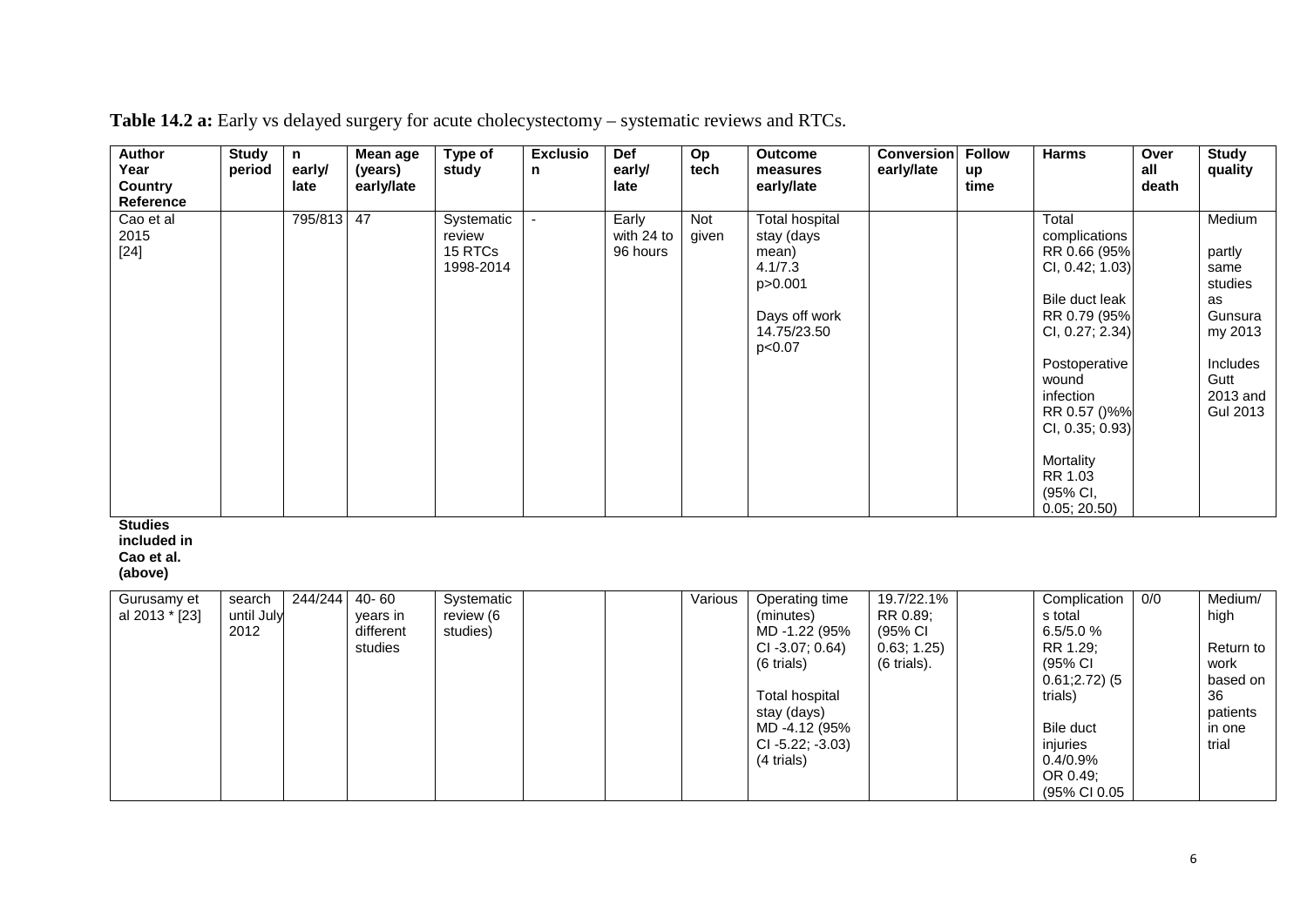| <b>Author</b><br>Year<br><b>Country</b><br>Reference    | <b>Study</b><br>period | $\mathsf{n}$<br>early/<br>late | Mean age<br>(years)<br>early/late | Type of<br>study                       | <b>Exclusio</b><br>$\mathbf n$                                                                                              | <b>Def</b><br>early/<br>late                                          | Op<br>tech       | <b>Outcome</b><br>measures<br>early/late                                                                                                                                                                                                               | <b>Conversion</b><br>early/late | <b>Follow</b><br>up<br>time | <b>Harms</b>                                                                                                                        | Over<br>all<br>death | <b>Study</b><br>quality |
|---------------------------------------------------------|------------------------|--------------------------------|-----------------------------------|----------------------------------------|-----------------------------------------------------------------------------------------------------------------------------|-----------------------------------------------------------------------|------------------|--------------------------------------------------------------------------------------------------------------------------------------------------------------------------------------------------------------------------------------------------------|---------------------------------|-----------------------------|-------------------------------------------------------------------------------------------------------------------------------------|----------------------|-------------------------|
|                                                         |                        |                                |                                   |                                        |                                                                                                                             |                                                                       |                  | Return to work<br>(days)<br>$MD - 11, .0$<br>95% CI -19.6; -<br>2.4) (1 trial)                                                                                                                                                                         |                                 |                             | to $4.72$ )<br>(5 trials)                                                                                                           |                      |                         |
| Gul et al*<br>2013<br>India<br>$[26]$                   | 2008-<br>2011          | 30/30                          | 40 (SD 8)<br>38 (SD 10)           | <b>RCT</b><br>1 hospital               | Jaundice,<br>choledoch<br>o-lithiasis,<br>pancreatiti<br>s,<br>malignanc<br>у,<br>previous<br>upper<br>abdominal<br>surgery | $\overline{572}$<br>hours/<br>$6 - 12$<br>weeks                       | Laparo<br>scopic | Op time (min)<br>99/81 p<0.05<br><b>Blood loss</b><br>173/101 (ml)<br>p<0.05<br>Hospital stay<br>4.8/10.1 (days)<br>sign                                                                                                                               | $3/4$ ns                        | not given                   | Fever<br>2/1<br>Pneumonia<br>2/1<br>Bile leakage<br>1/0<br>Intraabdomin<br>al collect<br>0/1<br>Wound<br>infection<br>1/1<br>All ns | not<br>given         | Medium/<br>high         |
| Gutt et al *<br>2013*<br>Germany/<br>Slovenia<br>$[25]$ | 2006-<br>2010          | 304/314                        | 56 (SD16)/<br>57 (SD17)           | <b>RCT</b><br>Individual<br>35 centres | <b>ASA 4-5</b><br>Septic<br>chock<br>Peroration<br>Abscess<br>Pregnanc<br>у                                                 | <24 hours<br>after<br>hospital<br>admission<br>n/<br>$7 - 45$<br>days | Laparo<br>scopic | Morbidity within<br>75 days<br>11.8/34.4%<br>Hospital stay<br>5.4/10.0 p<0.01<br><b>Total hospital</b><br>$costs \in$<br>2 919/4 262<br>p<0.01<br>Post op<br>hospitalisation<br>4.7/4.9 p=0.57<br>Morbidity score<br>on day 75<br>0.53/1.12<br>p<0.001 | 30/33<br>$p = 0.44$             | $\overline{7}5$ days        | All adverse<br>events<br>58 ( $n=43$ ) /<br>$179(n=127)$<br>Serious<br>adverse<br>events $n=$<br>28/85                              | $1/1$ ns             | High                    |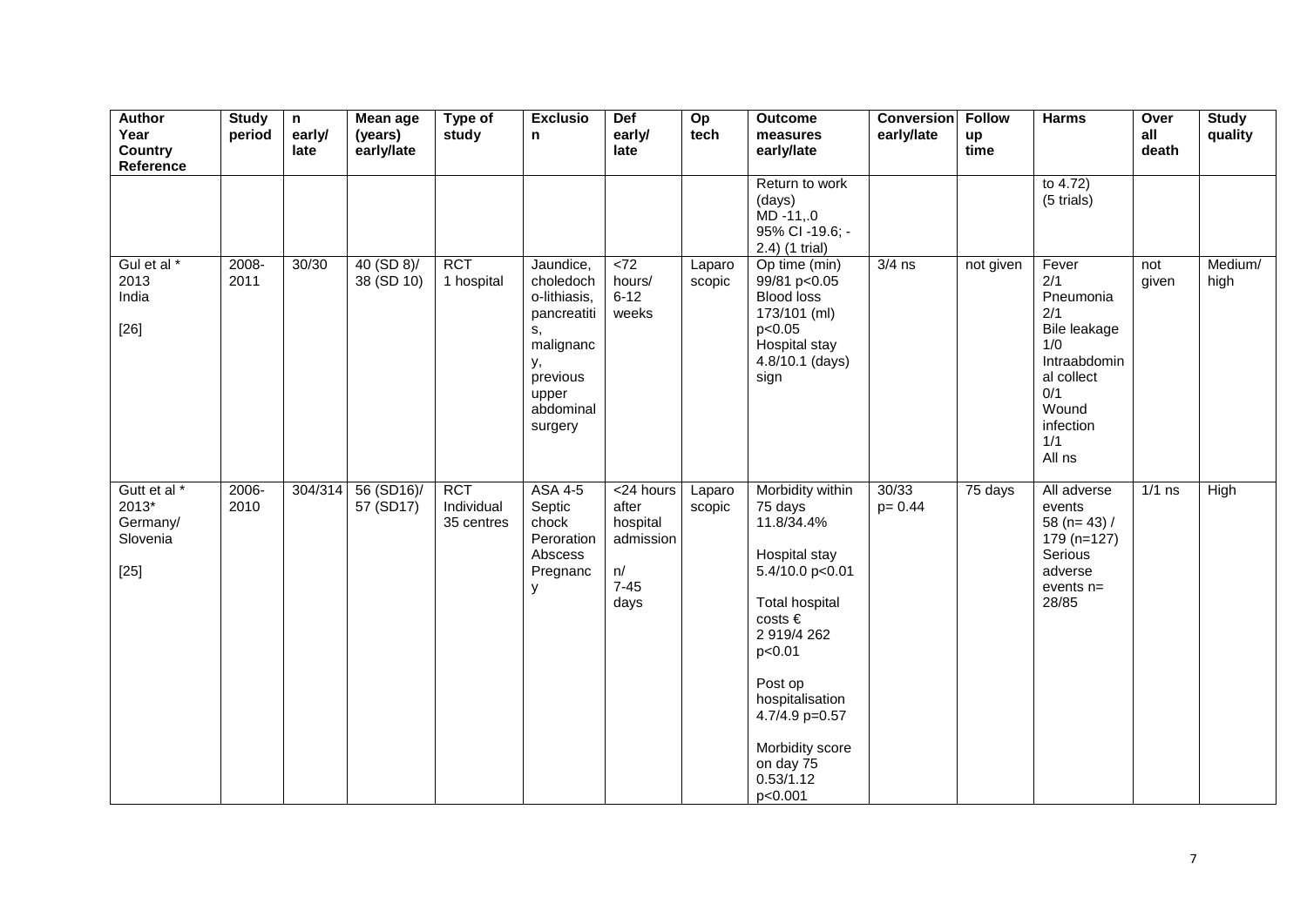| <b>Author</b><br>Year<br>Country<br><b>Reference</b> | Study<br>period  | n<br>early/<br>late | Mean age<br>(years)<br>early/late | Type of<br>study                                                                   | <b>Exclusion</b>                                      | Def early/<br>late                                            | Op<br>tech                            | <b>Outcome</b><br>measures<br>early/late                                                | <b>Conversion</b><br>early/late | <b>Follow</b><br>up<br>time | <b>Harms</b>                                                           | Over all<br>death                                                   | Study<br>quality |
|------------------------------------------------------|------------------|---------------------|-----------------------------------|------------------------------------------------------------------------------------|-------------------------------------------------------|---------------------------------------------------------------|---------------------------------------|-----------------------------------------------------------------------------------------|---------------------------------|-----------------------------|------------------------------------------------------------------------|---------------------------------------------------------------------|------------------|
| de Mestral<br>et al<br>2014<br>Canada<br>$[27]$      | $2004 -$<br>2011 | 14 948/<br>7 2 5 4  | 53 (SD18)/<br>56 (SD 17)          | Retrospec-<br>tive<br>compara-<br>tive<br>register<br>study<br>154<br>hospitals in | Severe<br>cholecystiti<br>s.<br>Biliary<br>malignancy | $\leq$ 7days/<br>median<br>8 weeks<br>$( IQR 4-12)$<br>weeks) | Laparoscopic<br>21 280<br>Open<br>922 | Post op<br>hospital stay<br>(days)<br>hospital stay<br>MD -1.9 (95%<br>$CI - 2.1: -1.7$ | 1 220/719                       | >6<br>months                | Major bile<br>duct injury<br>$n = 38/39$<br>0.28%/0.53<br>%<br>RR 0.53 | at 30<br>days<br>0.46%<br>0.64%<br>$RR=0.73$ ,<br>(95% KI:<br>0.47: | Medium           |
|                                                      |                  |                     |                                   | Ontario                                                                            |                                                       |                                                               |                                       |                                                                                         |                                 |                             | (95% CI<br>0.31; 0.90                                                  | 1.15)                                                               |                  |

| Table 14.2 b: Early vs delayed surgery for acute cholecystectomy – Retrospective comparative register study. |  |
|--------------------------------------------------------------------------------------------------------------|--|
|--------------------------------------------------------------------------------------------------------------|--|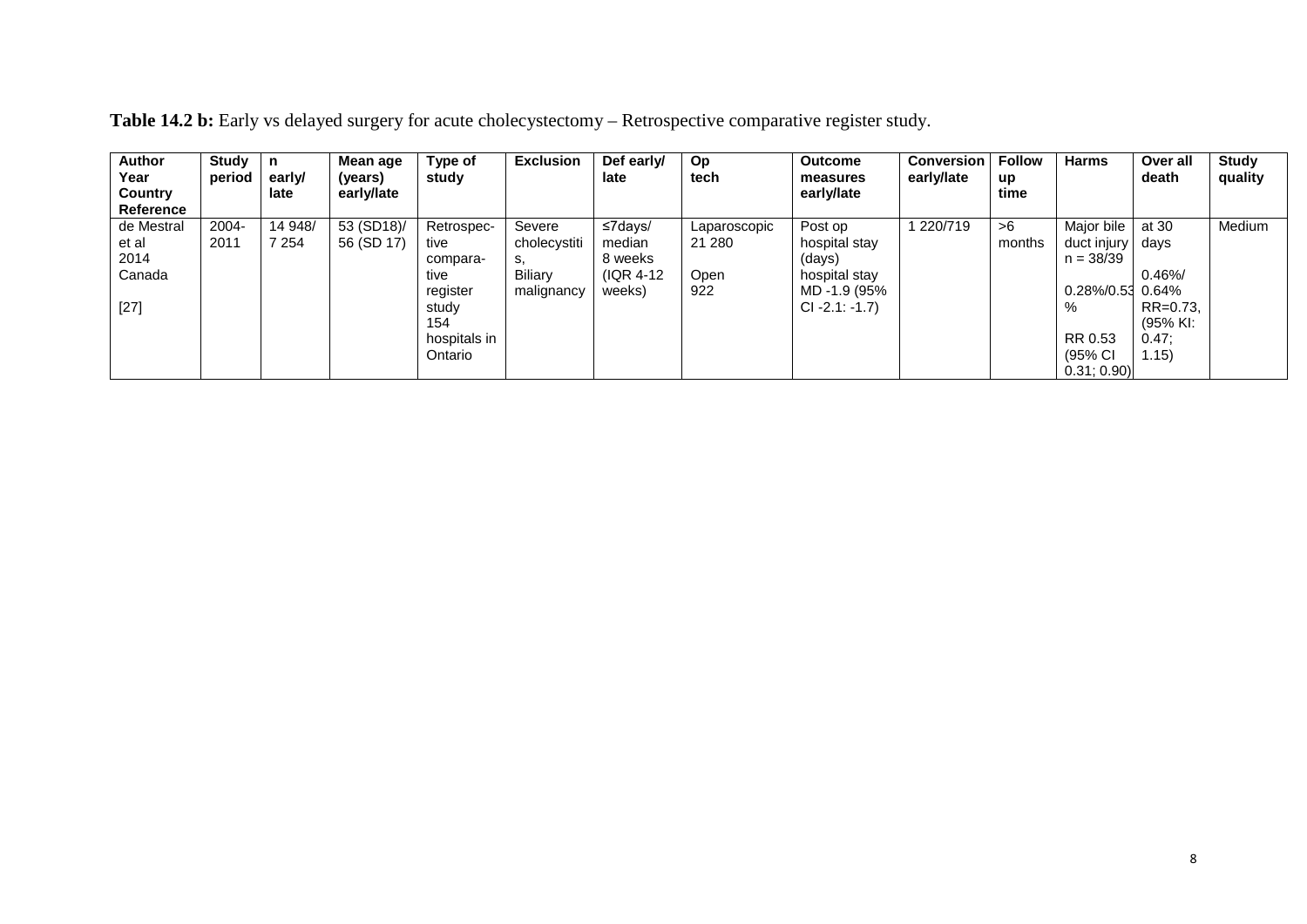| Author<br>Year<br><b>Country</b>                          | <b>Study</b><br>period | Number and<br>gender<br>laparoscopic/<br>open | Median<br>age<br>(years)<br>laparosc<br>opic/ope | Randomisa-<br>tion                                                                                                   | Indica-<br>tion for<br>surgery | Assess-<br>ment and<br>follow-up | <b>Results</b><br>laparoscopic/<br>open                                                                  | Harms:<br>Complications/<br><b>Mortality</b><br>laparoscopic/                                                                                                                                                                                                                                                                                          | <b>Surgery</b><br>time<br>(min)<br>laparosc<br>opic/ | <b>Study quality</b>                                                                                                                                           |
|-----------------------------------------------------------|------------------------|-----------------------------------------------|--------------------------------------------------|----------------------------------------------------------------------------------------------------------------------|--------------------------------|----------------------------------|----------------------------------------------------------------------------------------------------------|--------------------------------------------------------------------------------------------------------------------------------------------------------------------------------------------------------------------------------------------------------------------------------------------------------------------------------------------------------|------------------------------------------------------|----------------------------------------------------------------------------------------------------------------------------------------------------------------|
|                                                           |                        |                                               | n                                                |                                                                                                                      |                                |                                  |                                                                                                          | open                                                                                                                                                                                                                                                                                                                                                   | open                                                 |                                                                                                                                                                |
| Coccolini et al<br>2015<br>Italy and<br>Ireland<br>$[32]$ | 1989-<br>2010          | $n = 677/697$<br>Gender not<br>stated.        | Not<br>given                                     | Systematic<br>review meta-<br>analysis<br>4 RCT and 6<br>observational<br>(4 retropective<br>and 2 pros-<br>pective) |                                |                                  | Postoperative<br>length of stay<br>(1 RCT, 1<br>observational<br>MD -4.74<br>(95% CI, -<br>$9.05; -0.43$ | LC vs OC<br>Complications<br>4 RCTs<br>LC 27/154<br>OC 43/156<br>OR 0.54 (95%<br>CI, 0.31; 0.94)<br>$4$ RCT + 5<br>observational<br>studies<br>OR 0.46 (95%<br>CI, 0.34, 0.61)<br>Bile leakage<br>1 RCT, 3<br>observational<br>studies<br>OR 1,26 (95%<br>CI, 0.34; 4.62)<br>Mortality 4<br>observational<br>studies<br>OR 0.20 (95%<br>CI, 0.04; 0.89 | MD-90<br>(95% CI,<br>$-18.11;$<br>16.31)             | Medium.<br>Not entirely<br>consequent<br>reporting of the<br>different<br>parameters.<br>Errors in<br>numbering of<br>tables<br>Includes all the<br>above RTCs |

|  |  | Table 14.3: Laparoscopic vs open cholecystectomy for cholecystitis. |
|--|--|---------------------------------------------------------------------|
|  |  |                                                                     |
|  |  |                                                                     |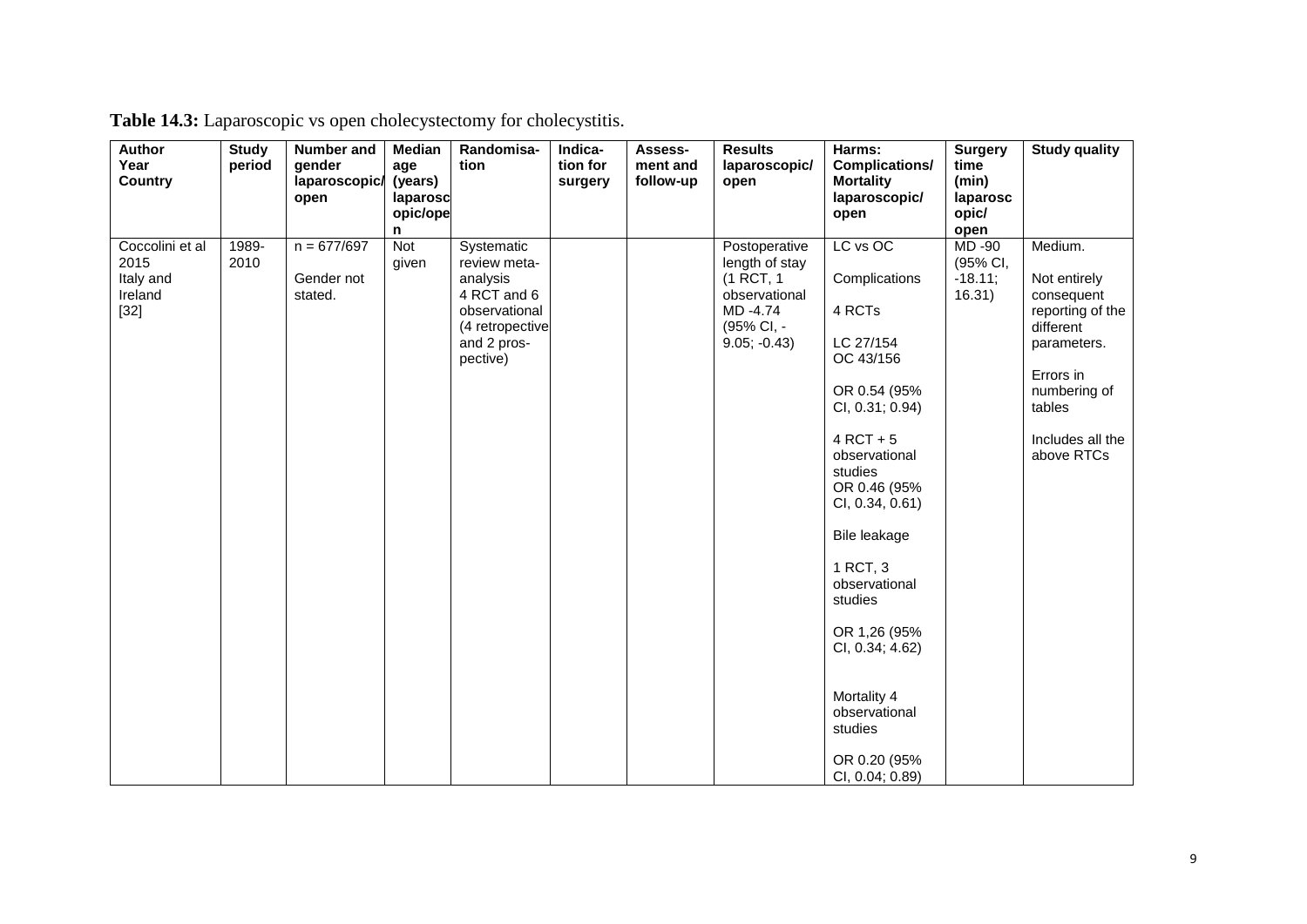| <b>Author</b> | Studv  | Number and    | <b>Median</b> | <b>Randomisa-</b> | <b>Indica-</b> | <b>Assess-</b> | <b>Results</b> | Harms:                | <b>Surgery</b> | <b>Study quality</b> |
|---------------|--------|---------------|---------------|-------------------|----------------|----------------|----------------|-----------------------|----------------|----------------------|
| Year          | period | aender        | age           | tion              | tion for       | ment and       | laparoscopic/  | <b>Complications/</b> | time           |                      |
| Country       |        | laparoscopic/ | (vears)       |                   | surgery        | follow-up      | open           | <b>Mortality</b>      | (min)          |                      |
|               |        | open          | laparoscl     |                   |                |                |                | laparoscopic/         | laparosc       |                      |
|               |        |               | opic/ope      |                   |                |                |                | open                  | opic/          |                      |
|               |        |               |               |                   |                |                |                |                       | open           |                      |

**Studies** 

**included in** 

**Coccolini** 

**et al** 

**(above)**

| Boo et al<br>2007<br>Korea<br>$[28]$        | May-<br>2004 to<br>Decem<br>ber<br>2004 | $n = 33$<br>18/15<br>9 women 9<br>men/9<br>women 6<br>men                                           | LC<br>$53 + 16$<br><b>OC</b><br>$63 + 13$<br>$(P=0.06)$<br>2) | <b>RCT</b><br>(Computer<br>randomiztion)                                                              | Acute<br>cholecystiti<br>s.                                  | Preoperati<br>veday 1,<br>day 3<br>postoperati<br>ve.                              | a/ "LC causes<br>less surgical<br>trauma and<br>immunosuppre<br>ssion than<br>OC".<br>b/ Hospital<br>stay (days)<br>$3.7 \pm 1.2/6.3 \pm 2.7$       | Complications<br>LC $0/15$<br>OC 2/18<br>no significant<br>difference<br>no mortality                                    | $73.2 + 24/$<br>$90.2 \pm 23$<br>ns                    | Medium+                                                                                                         |
|---------------------------------------------|-----------------------------------------|-----------------------------------------------------------------------------------------------------|---------------------------------------------------------------|-------------------------------------------------------------------------------------------------------|--------------------------------------------------------------|------------------------------------------------------------------------------------|-----------------------------------------------------------------------------------------------------------------------------------------------------|--------------------------------------------------------------------------------------------------------------------------|--------------------------------------------------------|-----------------------------------------------------------------------------------------------------------------|
| Catena et al<br>2013<br>Italy/<br>$[29]$    | 2 years                                 | $n = 164$<br>20 not<br>included, 11<br>refused, 9<br>requested<br>LC<br>7272<br>Gender not<br>given | $>18$<br>Median<br>not<br>given                               | <b>RCT</b><br>(Randomized<br>computer to<br>envelopes)                                                | Acute<br>cholecystiti<br>s<br>Early $(72)$<br>hours)         | Preoperati<br>ve<br>Peroperati<br>ve<br>Discharge,<br>7days<br>1 month<br>6 months | Conversion<br>rate LC 9.7%<br>(7/72)<br>"Outcome of<br>LC not<br>different from<br>OC in AC".<br>Length of stay<br>in hospital<br>(days)<br>5.1/5.4 | Complications:<br>OC 25/72<br>LC 24/72 (ns)<br>1 bile leakage<br>from the cystic<br>duct in LC<br>group.<br>no mortality | 109/98<br>ns                                           | Medium/Low<br>poor data<br>description<br>$\gamma$<br>Randomization<br>. Process<br>2/3 gangrene<br>or empyema. |
| Johansson<br>et al.2005<br>Sweden<br>$[30]$ | Apr<br>2002-<br>Mar<br>2004             | 35/35<br>(16 women,<br>19 men/ 19<br>women, 16<br>men)                                              | $53(23 -$<br>$84$ )/ $56$<br>$(31-80)$<br>ns                  | <b>RCT</b><br>(Double<br>blind. Sealed<br>envelopes<br>stratified for<br>age and sex<br>Individually) | Acute<br>cholecystiti<br>s<br>Symptom<br>$s > 6hr +$<br>lab. | Preoperati<br>ve during<br>hospital<br>stay and<br>postop (4<br>W)                 | Conversion:<br>8/35<br>Sick leave ns<br>Pain score at<br>discharge ns                                                                               | Complications<br>LC 2/35<br>OC 3/35 ns<br>no bile leakage                                                                | $90(30 -$<br>$155$ )/<br>80 (50-<br>170)<br>$(P=0.04)$ | Medium,<br>Questions<br>regarding<br>statistics.<br>Biased?                                                     |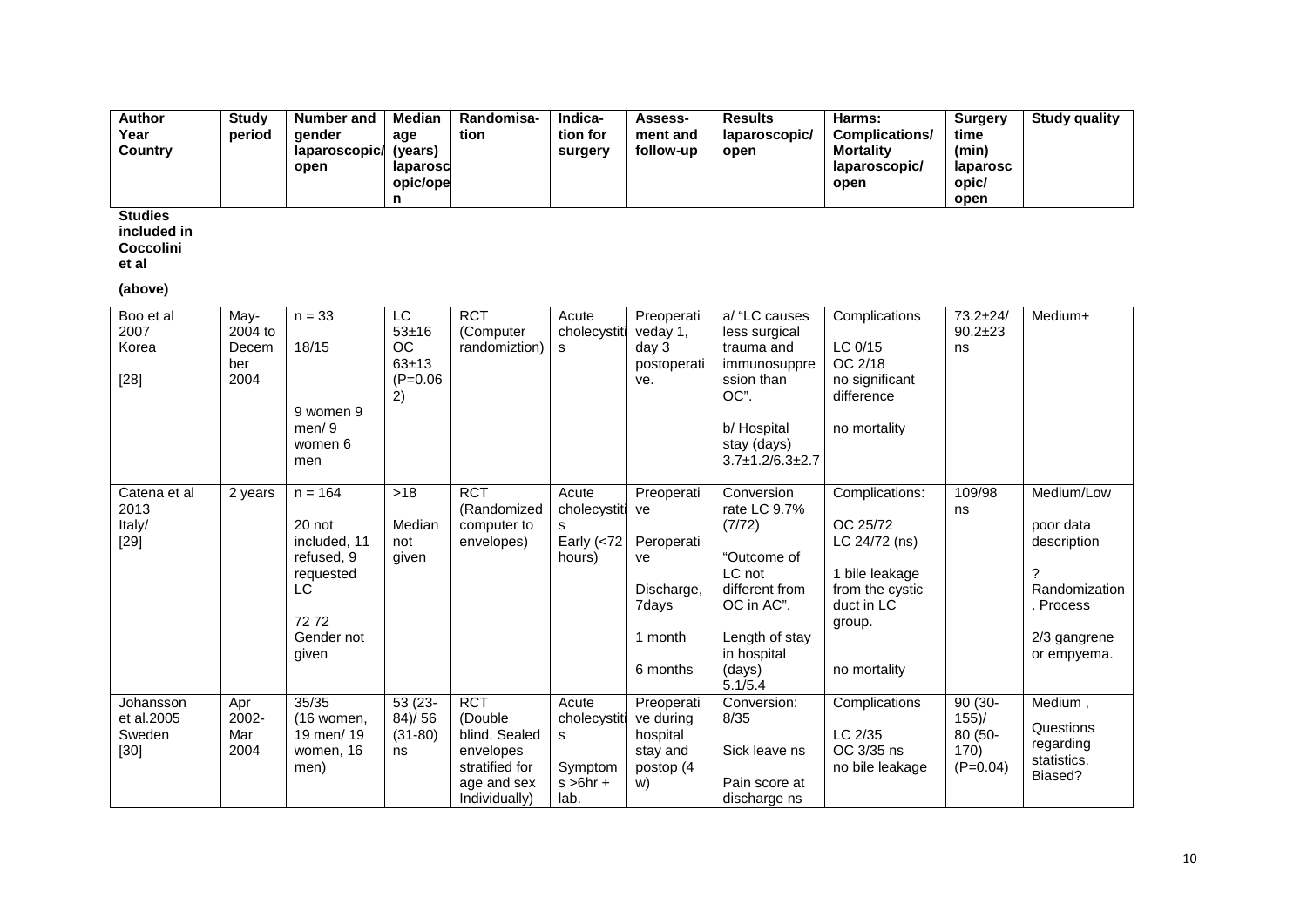| <b>Author</b><br>Year<br><b>Country</b>      | <b>Study</b><br>period | Number and<br>gender<br>laparoscopic/<br>open | Median<br>age<br>(years)<br>laparosc<br>opic/ope<br>n | Randomisa-<br>tion                                     | Indica-<br>tion for<br>surgery                                             | Assess-<br>ment and<br>follow-up                 | <b>Results</b><br>laparoscopic/<br>open                                                                                                                                                                                                        | Harms:<br>Complications/<br><b>Mortality</b><br>laparoscopic/<br>open | <b>Surgery</b><br>time<br>(min)<br>laparosc<br>opic/<br>open | <b>Study quality</b>        |
|----------------------------------------------|------------------------|-----------------------------------------------|-------------------------------------------------------|--------------------------------------------------------|----------------------------------------------------------------------------|--------------------------------------------------|------------------------------------------------------------------------------------------------------------------------------------------------------------------------------------------------------------------------------------------------|-----------------------------------------------------------------------|--------------------------------------------------------------|-----------------------------|
|                                              |                        |                                               |                                                       |                                                        | Not more<br>than 6<br>days.                                                | Pain score<br>at<br>discharge,<br>Sick<br>Leave, | Length of stay in<br>hospital (days)<br>$2(1-10)/2(1-8)$<br>$p=0.011$                                                                                                                                                                          | No mortality                                                          |                                                              | High<br>conversion<br>rate. |
| Kiviluoto et al<br>1998<br>Finland<br>$[31]$ | Jan 95-<br>Aug 96      | $n = 32/31$<br>Gender not<br>stated.          | 61.4<br>$(28 -$<br>82)/58.<br>$9(25 -$<br>88)         | $\overline{RCT}$<br>(Blinded,<br>Sealed<br>envelopes.) | Acute<br>cholecystiti<br>s<br>Consecuti<br>ve<br>>24 hours<br>$pain + lab$ | 1-2 months                                       | Length of stay<br>in hospital<br>$LC 4 (2-5) OC$<br>$6(5-8)$<br>$(p=0.006)$<br>Sick leave<br>(days)<br>13.9/30.9<br>$(p=<.0001)$<br>Postoperative<br>complications<br>Major<br>$0/32/7/31(p=0.$<br>0048)<br>Minor<br>1/32/6/31<br>$(p=0.0530)$ | Complications<br>LC 1/32<br>OC 13/31<br>No mortality.                 | 108.2<br>$(\pm 49.9)$ /<br>99.8<br>$(\pm 39.7)$<br>ns        | High                        |

MD = mean difference; OR = odds ratio; RTC = randomized controlled trial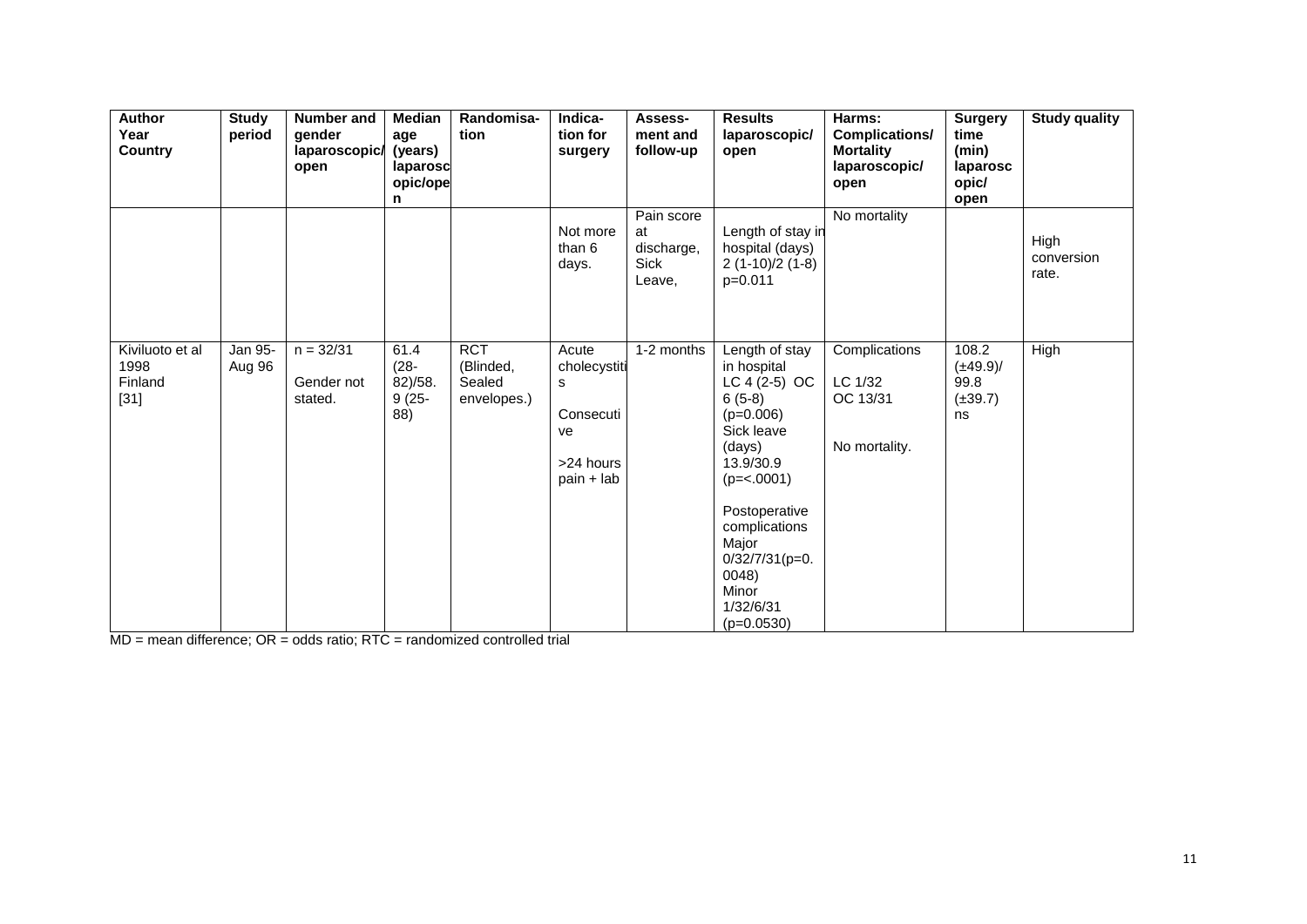| <b>Author</b><br>Year<br><b>Country</b>       | <b>Study</b><br>period                | n and<br><b>Gender</b>                                                                               | <b>Median</b><br>age<br>(years)<br>(range) | <b>Study</b><br>design                                                                          | Aim                                                                                                                      | Indication<br>for surgery                                                                                      | <b>Assessment</b><br>and Follow-<br>up                                                                                         | <b>Bile duct</b><br>injuries                                                                                                                                                               | Other<br>complicatio<br>ns                                                                                                                                                                                                                            | <b>Mortality</b>                               | <b>Study</b><br>quality                                             |
|-----------------------------------------------|---------------------------------------|------------------------------------------------------------------------------------------------------|--------------------------------------------|-------------------------------------------------------------------------------------------------|--------------------------------------------------------------------------------------------------------------------------|----------------------------------------------------------------------------------------------------------------|--------------------------------------------------------------------------------------------------------------------------------|--------------------------------------------------------------------------------------------------------------------------------------------------------------------------------------------|-------------------------------------------------------------------------------------------------------------------------------------------------------------------------------------------------------------------------------------------------------|------------------------------------------------|---------------------------------------------------------------------|
| Adamsen et<br>al<br>1997<br>Denmark<br>$[35]$ | 1991-<br>1994                         | $n=7654$<br>Gender not<br>stated.                                                                    | Not<br>stated                              | Register<br>study.<br>All<br>laparoscopic<br>cholecystect<br>omies 1991-<br>1994                | Assess bile<br>duct injury<br>after LC<br>incidence,<br>types<br>treatment                                               | Symptomatic<br>gallstone and<br>complications<br>Elective and<br>acute<br>laparoscopic<br>cholecystecto<br>my. | Preoperative<br>Peroperative<br>30 days<br>follow-up.                                                                          | 57 (0.74%)<br>84%<br>occurred<br>before<br>conversion<br>to OC.<br>Incidence<br>BDI was not<br>reduced<br>during the<br>study period.<br>2.1% of LC<br>had bile<br>leakage<br>without BDI. |                                                                                                                                                                                                                                                       | 18% in<br>those<br>with bile<br>duct<br>injury | Medium-<br>Lacking<br>coverage<br>rate and<br>overall<br>mortality. |
| Pessaux et<br>al<br>2001<br>France<br>$[37]$  | January<br>1992-<br>Decemb<br>er 1999 | $n = 139$<br>$LC$ n=50<br>$OC$ n=89<br>LC<br>30 women<br>20 men.<br><b>OC</b><br>51 women,<br>38 men | $>75$                                      | Observation<br>al<br>Prospective<br>inclusion of<br>patients >75<br>with acute<br>cholecystitis | Determine<br>the feasibility<br>and the<br>efficacy of<br>LC for AC in<br>patients<br>>75year and<br>compare<br>with OC. | Acute<br>cholecystitis                                                                                         | All<br>preoperative,<br>and<br>postoperative<br>data were<br>collected<br>prospectively<br><b>on</b><br>standardized<br>forms. | None                                                                                                                                                                                       | Postoperative<br>complications,<br>wound<br>infection,<br>subhepatic<br>collection,<br>retained CBD<br>stones,<br>cardiogenic<br>pulmonary<br>oedema,<br>arrhythmia,<br>renal failure,<br>urinary<br>infection<br>would<br>haematoma,<br>septic shock | 4/139 (all<br>after OC)                        | Medium<br>Selection<br>bias?<br>Long<br>waiting<br>times.           |

**Table 14.4:** Laparoscopic and open cholecystectomy for cholecystitis – harms, observational studies.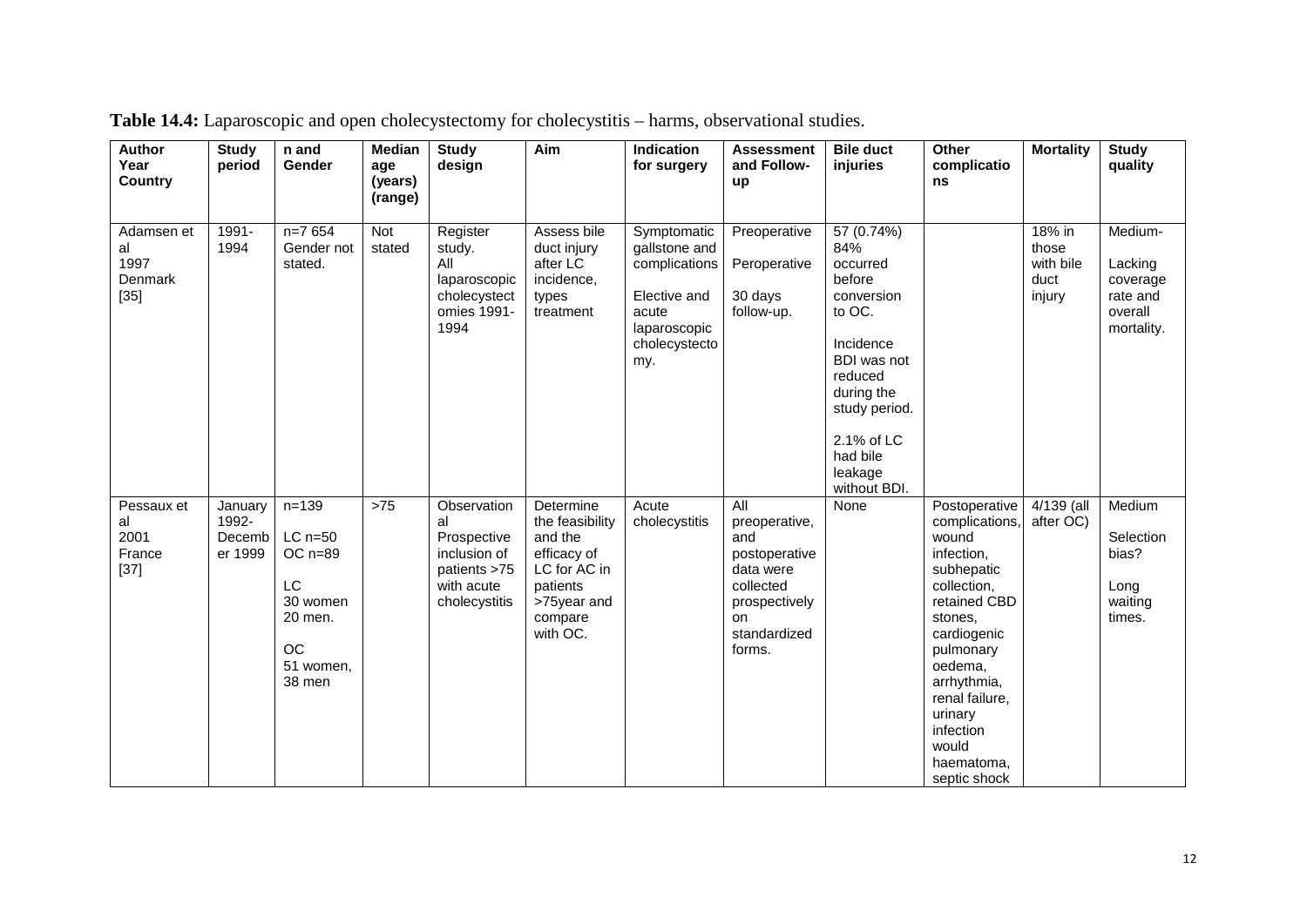| Author<br>Year<br><b>Country</b>               | <b>Study</b><br>period | n and<br>Gender                                | <b>Median</b><br>age<br>(years)<br>(range)                                            | <b>Study</b><br>design                                                                                                      | Aim                                                                                                                                 | Indication<br>for surgery     | <b>Assessment</b><br>and Follow-<br>up                    | <b>Bile duct</b><br>injuries | Other<br>complicatio<br>ns                                                                                                                                                                                                                                                                                                                                    | <b>Mortality</b> | <b>Study</b><br>quality |
|------------------------------------------------|------------------------|------------------------------------------------|---------------------------------------------------------------------------------------|-----------------------------------------------------------------------------------------------------------------------------|-------------------------------------------------------------------------------------------------------------------------------------|-------------------------------|-----------------------------------------------------------|------------------------------|---------------------------------------------------------------------------------------------------------------------------------------------------------------------------------------------------------------------------------------------------------------------------------------------------------------------------------------------------------------|------------------|-------------------------|
|                                                |                        |                                                |                                                                                       |                                                                                                                             |                                                                                                                                     |                               |                                                           |                              | taken<br>together.<br>LC 9/50 (18%)<br>OC 19/89<br>(21.3%)                                                                                                                                                                                                                                                                                                    |                  |                         |
| Strömberg et<br>al<br>2015<br>Sweden<br>$[36]$ | 2006-<br>2011          | $n=62488$<br>41 859<br>women<br>20 6 28<br>men | 50<<br>29 676;<br>50-70<br>25 139<br>>70<br>7671<br>Data<br>missing<br>$\overline{c}$ | All<br>cholecystect<br>omies 2006-<br>2011.<br>Register<br>study Cross-<br>matched<br>with National<br>patient<br>register. | Report the<br>incidence of<br>and risk<br>factors for<br>symptomatic<br>venous<br>thromboemb<br>olism after<br>cholecystect<br>omy. | All<br>cholecystect<br>omies. | Peroperative<br>Postoperativ<br>e<br>30 day<br>follow-up. | $\blacksquare$               | Venous<br>thromboemb<br>olism in 154<br>$(0.25\%)$ .<br>Deep<br>venous<br>thrombosis<br>in 36<br>$(0.06\%)$<br>Pulmonary<br>embolus in<br>25 (0.04%).<br>Standardize<br>d incidence<br>rate for deep<br>venous<br>thrombosis<br>22.2 (95%<br>CI, 13.1;<br>31.3)<br>Standardize<br>d incidence<br>rate for<br>pulmonary<br>embolus<br>5.6 (95% CI,<br>2.3; 8.9 | Not<br>stated    | High                    |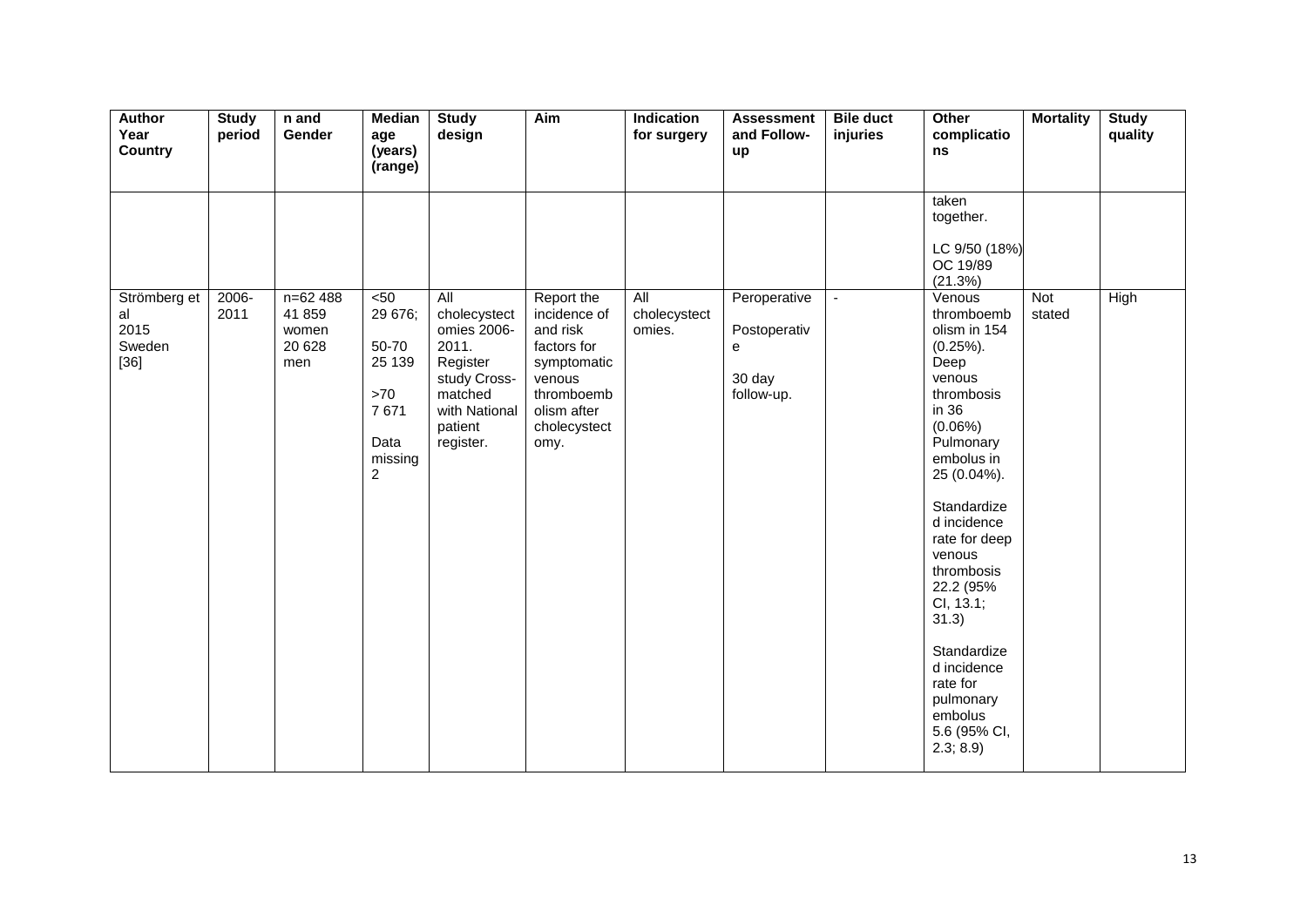| Author<br>Year<br>Country                  | <b>Study</b><br>period            | n and<br>Gender                    | Median<br>age<br>(years)<br>(range)                 | <b>Study</b><br>design          | Aim                                                 | <b>Indication</b><br>for surgery                      | <b>Assessment</b><br>and Follow-<br>up                                                                             | <b>Bile duct</b><br>injuries                                             | <b>Other</b><br>complicatio<br>ns                | <b>Mortality</b>         | <b>Study</b><br>quality                                  |
|--------------------------------------------|-----------------------------------|------------------------------------|-----------------------------------------------------|---------------------------------|-----------------------------------------------------|-------------------------------------------------------|--------------------------------------------------------------------------------------------------------------------|--------------------------------------------------------------------------|--------------------------------------------------|--------------------------|----------------------------------------------------------|
| Harboe et al<br>2011<br>Denmark,<br>$[34]$ | Januar<br>y 2006-<br>June<br>2009 | 20 307<br>patients<br>73%<br>women | 49 (4-<br>101)                                      | Register<br>study               | Assess the<br>quality of LC<br>and OC in<br>Denmark | Gallstone<br>and<br>complication<br>s                 | Conversion<br>rate<br>Length of<br>hospital stay<br>Additional<br>procedures<br>Readmission<br>30 day<br>mortality | 0,2 % BDI<br>5,6 %<br>additional.<br>procedures<br>LC and OC<br>together | Conversion<br>rate LC 7.6%<br>Reconstructi<br>ve | 54/<br>20 307<br>(0.27%) | Medium.<br>Does not<br>differ LC<br>and OC<br>completely |
| Törnqvist et<br>al [33]<br>2015<br>Sweden  | 2005-<br>2010                     | 51 041<br>67 %<br>women            | 51 (38-<br>63) in<br>those<br>without<br><b>BDI</b> | Register<br>study<br>(GallRiks) | All BDI                                             | All, 18.2 %<br>cholecystitis                          | Register<br>(GallRiks)                                                                                             | 747 (1.5%)                                                               |                                                  | no<br>mortality          | High                                                     |
| Rystedt et al<br>[9]<br>2016<br>Sweden     | 2007-<br>2011                     | 55 134<br>60 %<br>women            | $62(3 -$<br>99)                                     | Register<br>study<br>(GallRiks) | Severe BDI<br>(Hannover<br>scale C or<br>higher     | All, 43.7 %<br>uncomplicat<br>ed gallstone<br>disease | Patient<br>records in<br>those<br>registered<br>with BDI                                                           | 174 (0.3%)                                                               |                                                  | 6/55 134<br>$(0.01\%)$   | High                                                     |

BD = bile duct; BDI = bile duct injury; GallRiks = national quality register for cholecystectomies and ERCP; LC = 0 laparoscopic cholecystectomy; OC = open cholecystectomy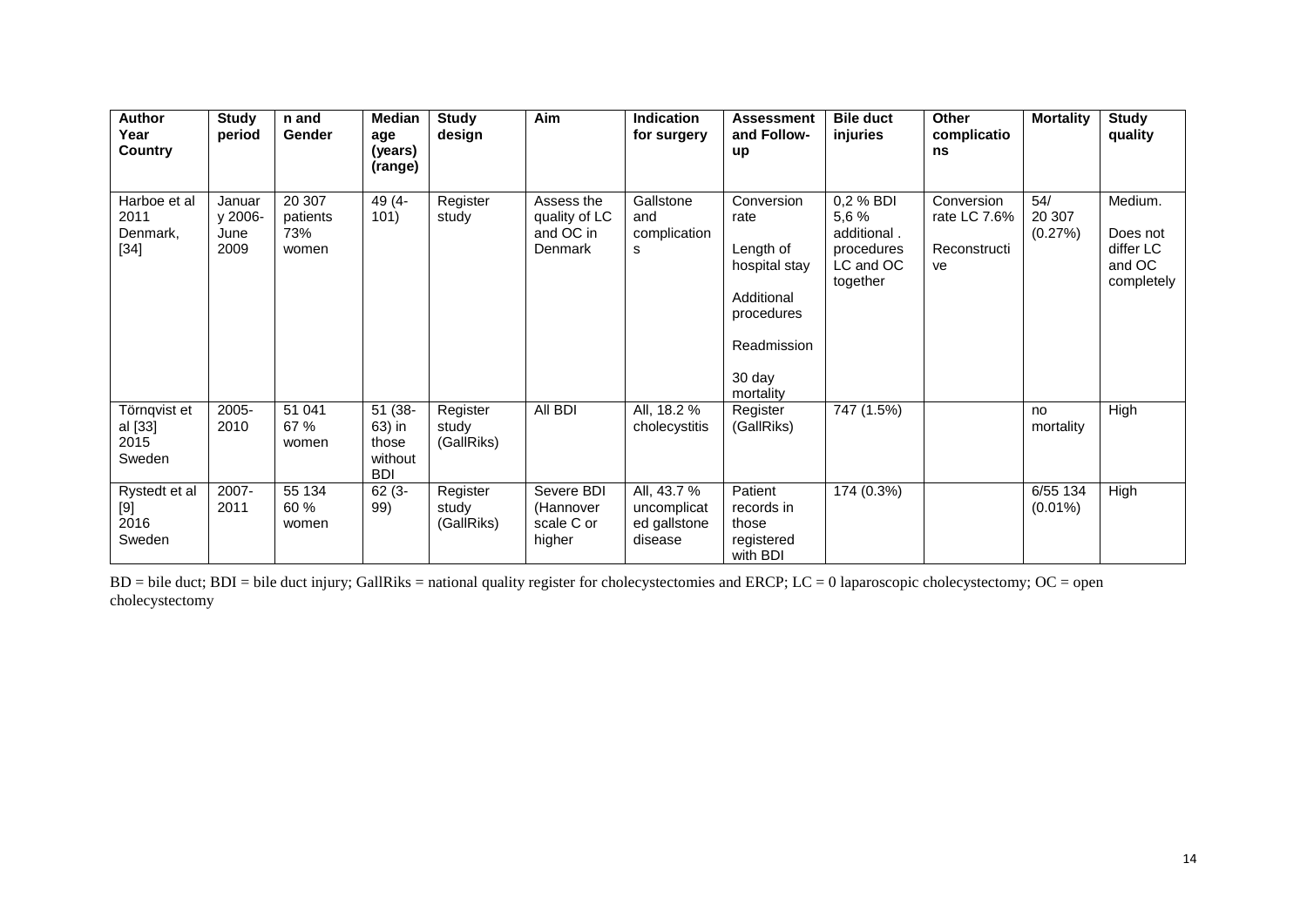| <b>Author</b>   | <b>Study design</b>                 | Intervention        | <b>Incremental</b> | <b>Incremental</b> | <b>ICER</b>                           | Study quality and              |
|-----------------|-------------------------------------|---------------------|--------------------|--------------------|---------------------------------------|--------------------------------|
| Year            | <b>Population</b>                   | ٧S                  | cost               | effect             |                                       | transferability*               |
| Reference       | <b>Setting</b>                      | control             |                    |                    |                                       | <b>Further information</b>     |
| <b>Country</b>  | <b>Perspective</b>                  |                     |                    |                    |                                       | <b>Comments</b>                |
| Brazzelli et al | Model-based CUA                     | Base case model     | All costs reported | Effects            | 13 205 per QALY                       | High study quality             |
| $[41]$          |                                     | estimates for       | in GBP year        | reported in        |                                       | High transferability to        |
| 2014            | Time horizon 5 years                | female aged 51      | 2011/2012          | QALYs              | Conservative                          | Sweden                         |
| <b>UK</b>       |                                     | years               |                    |                    | management most                       |                                |
|                 | Population from 2 RCTs on adults    |                     | 1: 2340            | I: 4.232           | probable cost-effective               | Further information in [16,17] |
|                 | with first episode of symptomatic   | I: Surgery          | C: 1104            | C: 4.139           | at a willingness to pay               |                                |
|                 | uncomplicated gallstone disease,    |                     |                    |                    | per QALY below                        | Results very sensitive to      |
|                 | suitable for cholecystectomy        | C: Conservative     | Difference: 1 236  | Difference:        | 20 000                                | probability of surgery and to  |
|                 |                                     | management          |                    | 0.094              |                                       | QoL of patients with           |
|                 | Secondary care                      | (surgery if         |                    |                    |                                       | persistent symptoms in         |
|                 |                                     | symptoms persist)   |                    |                    |                                       | conservative management        |
|                 | NICE Health and Personal Social     |                     |                    |                    |                                       |                                |
|                 | Services perspective                |                     |                    |                    |                                       |                                |
| de Mestral et   | Model-based CUA                     | Three arms:         | All costs reported | Effects            | Watchful waiting                      | High study quality             |
| al [42]         |                                     | 1: Early surgery    | in CAD year 2011   | reported in        | dominated by Early                    | High transferability to        |
| 2016<br>Canada  | Time horizon 5 years                | (within 7 days of   | 1:6905             | QALYs              | surgery (less cost and<br>more QALYs) | Sweden                         |
|                 | Register data. Adults with acute    | symptoms)           | 3:7275             | 1:4.20             |                                       | Further information in [11,27] |
|                 | cholecystit without previous        | 2: Delayed surgery  |                    | 3:3.99             | Sensitivity analyses                  |                                |
|                 | symptomatic gallstone disease,      |                     | Difference:        |                    | (threshold and                        | Results sensitive to QoL       |
|                 | admitted to ED March 2004-April     | 3: Watchful waiting | 370                | Difference:        | probabilistic) confirm                | post surgery                   |
|                 | 2011 (25 545 patients).             | (urgent surgery if  |                    | $-0.21$            | dominance of Early                    |                                |
|                 | Propensity score matched            | recurrent           |                    |                    | surgery                               | See table 14.6 for the         |
|                 |                                     | symptoms)           |                    |                    |                                       | second arm results             |
|                 | Hospital                            |                     |                    |                    |                                       |                                |
|                 |                                     |                     |                    |                    |                                       |                                |
|                 | Third party payer perspective       |                     |                    |                    |                                       |                                |
|                 | (Ontario Ministry of Health and     |                     |                    |                    |                                       |                                |
|                 | Long Term Care)                     |                     |                    |                    |                                       |                                |
| Sandzén et      | Register-based descriptive study    | Four patient        | No costs reported  | Not reported       | Not reported                          | Study quality assessed as      |
| al [10]         |                                     | groups:             |                    |                    |                                       | observational study; medium    |
| 2013            | <b>Swedish National Patient</b>     | 1: Surgery at       | Resource           |                    |                                       | risk of bias                   |
| Sweden          | Register data. Patients with        | admission           | consumption        |                    |                                       |                                |
|                 | gallbladder disease (no previous    |                     | reported as mean   |                    |                                       | 41 % of patients found in      |
|                 | admission for biliary diagnosis for | 2: Elective surgery | days of hospital   |                    |                                       | group 4. No surgery within 2   |
|                 | 2 years) admitted to hospital       | within 2 years      | stay, including    |                    |                                       | years                          |
|                 |                                     |                     | index admission    |                    |                                       |                                |

**Table 14.5:** Economic evaluations comparing surgery (cholecystectomy) with observation/conservative management.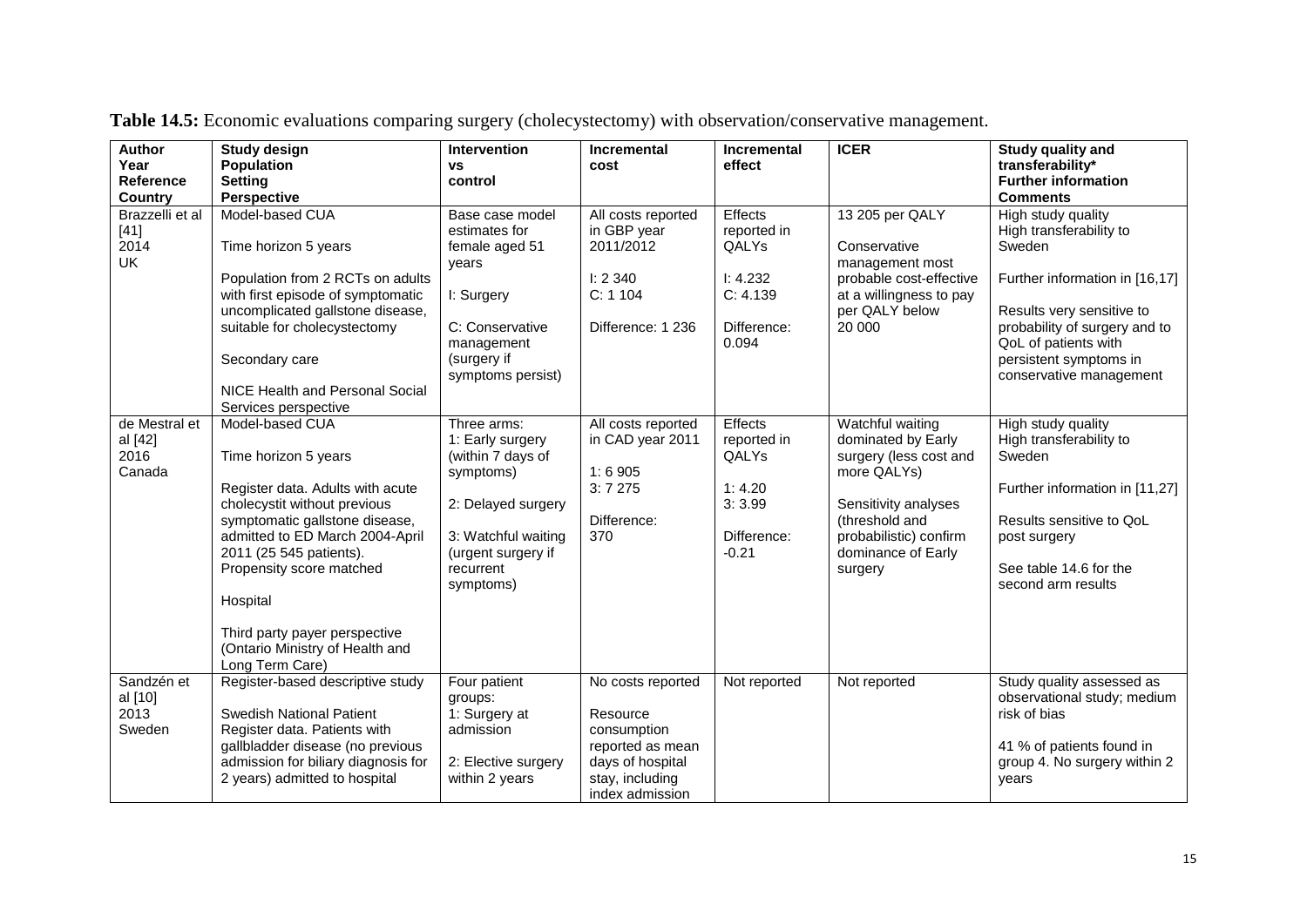| (302 043 admissions) | January 1988-December 2006<br>3: Emergency<br>surgery within 2<br>vears | and 2-year<br>admissions for<br>biliary diagnoses |  | See table 14.6 for the<br>second patient group results |
|----------------------|-------------------------------------------------------------------------|---------------------------------------------------|--|--------------------------------------------------------|
| Hospital             |                                                                         |                                                   |  |                                                        |
|                      | 4. No surgery                                                           | 1:7.57                                            |  |                                                        |
| No costs reported    | (cholecystectomy)                                                       | 2:8.55                                            |  |                                                        |
|                      | within 2 years                                                          | 3:12.98                                           |  |                                                        |
|                      |                                                                         | 4:8.05                                            |  |                                                        |
|                      |                                                                         |                                                   |  |                                                        |
|                      |                                                                         | Difference:                                       |  |                                                        |
|                      |                                                                         | 4 vs 1: 0.48 days                                 |  |                                                        |
|                      |                                                                         |                                                   |  |                                                        |

\* Study quality is a combined assessment of the quality of the study from a clinical as well as an economic perspective

 $CUA = Cost-utility$  analysis;  $GBP = British$  pound;  $QoL = quality-of-life$ ;  $ED = emergency$  department;  $CAD = Canadian$  dollars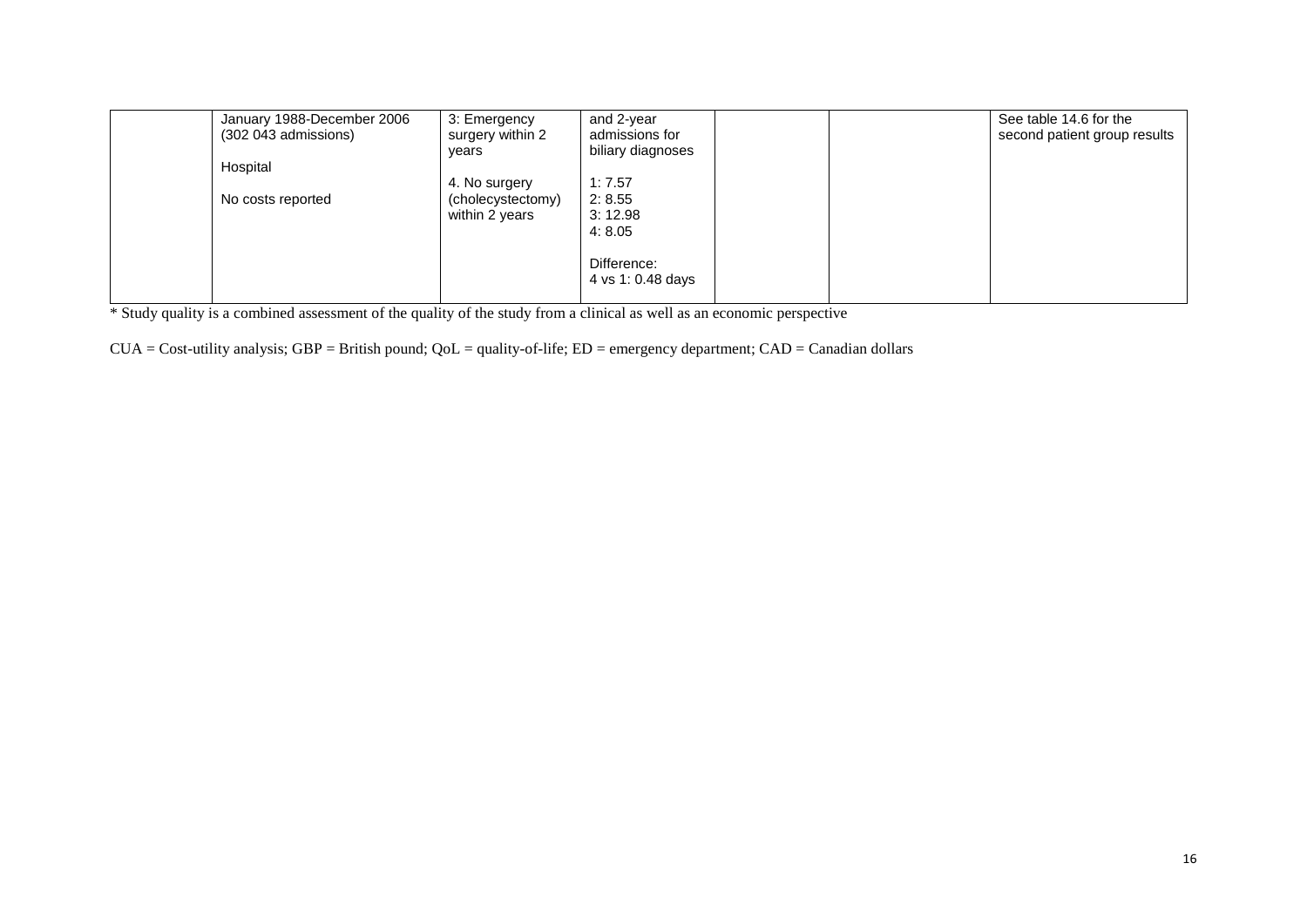| <b>Author</b><br>Year<br><b>Reference</b><br><b>Country</b> | Study design<br><b>Population</b><br><b>Setting</b><br><b>Perspective</b>                                                                                                                                                                         | Intervention<br><b>VS</b><br>control                                                                                                                             | <b>Incremental</b><br>cost                                                                                                                                                | <b>Incremental</b><br>effect                                                              | <b>ICER</b>                                                                                                                                                                              | Study quality and<br>transferability*<br><b>Further information</b><br><b>Comments</b>                                                             |
|-------------------------------------------------------------|---------------------------------------------------------------------------------------------------------------------------------------------------------------------------------------------------------------------------------------------------|------------------------------------------------------------------------------------------------------------------------------------------------------------------|---------------------------------------------------------------------------------------------------------------------------------------------------------------------------|-------------------------------------------------------------------------------------------|------------------------------------------------------------------------------------------------------------------------------------------------------------------------------------------|----------------------------------------------------------------------------------------------------------------------------------------------------|
| Gutt et al [25]<br>2013<br>Germany and<br>Slovenia          | <b>RCT-based CA</b><br>Follow-up 75 days<br>Adult patients with symptoms of<br>acute cholecystitis and possibility<br>of laparascopic surgery within 24<br>hours of admission<br>618 patients from 35 centres<br>Hospital<br>Hospital perspective | I: Immediate<br>surgery, mean day<br>of surgery 0.6 days<br>C: Conservative<br>treatment and<br>delayed elective<br>surgery, mean day<br>of surgery 25.1<br>days | All costs reported<br>in EUR year 2010<br>I: 2919<br>C: 4262<br>Mean total<br>hospital days:<br>I: 5.4 (95 % CI:<br>$5.08 - 5.71$<br>C: 10.03 (95 % CI:<br>$9.36 - 10.69$ |                                                                                           |                                                                                                                                                                                          | Moderate study quality<br>Moderate transferability to<br>Sweden<br>75-day morbidity score<br>statistically significant lower<br>in Immediate group |
| Johansson et<br>al [43]<br>2003<br>Sweden                   | RCT-based, resource<br>consumption<br>Patients aged <91 years with<br>diagnosis acute cholecystitis<br>145 patients<br>Hospital<br>No costs reported                                                                                              | I: Laparoscopic<br>surgery within 7<br>days of symptom<br>onset<br>C: Conservative<br>treatment and<br>delayed elective<br>surgery 6-8 weeks<br>later            | <b>Total hospital</b><br>days, median:<br>l: 5<br>C: 8                                                                                                                    |                                                                                           | $\blacksquare$                                                                                                                                                                           | Moderate study quality<br>Moderate transferability to<br>Sweden<br>26 % of patients in Delayed<br>group required emergency<br>surgery              |
| Wilson et al<br>$[45]$<br>2010<br><b>UK</b>                 | Model-based CUA<br>Time horizon 1 year<br>Patients with acute cholecystitis.<br>Many event probabilities from<br>Gurusamy et al, 2010 [51]<br>Hospital                                                                                            | I: Early surgery<br>C: Delayed surgery                                                                                                                           | All costs reported<br>in GBP year 2006<br>Per 1000 patients:<br>I: 2574457<br>C: 3 395 997                                                                                | <b>Effects</b><br>reported in<br>QALYs<br>Per 1000<br>patients:<br>I: 876.48<br>C: 825.05 | Delayed surgery<br>dominated by Early<br>surgery (less cost and<br>more QALYs)<br>Early surgery has a 70<br>% probability of being<br>cost-effective against<br>Delayed at a willingness | High study quality<br>High transferability to<br>Sweden<br>Patient groups not clearly<br>described                                                 |

**Table 14.6:** Economic evaluations comparing early acute surgery (cholecystectomy) with delayed elective surgery (cholecystectomy).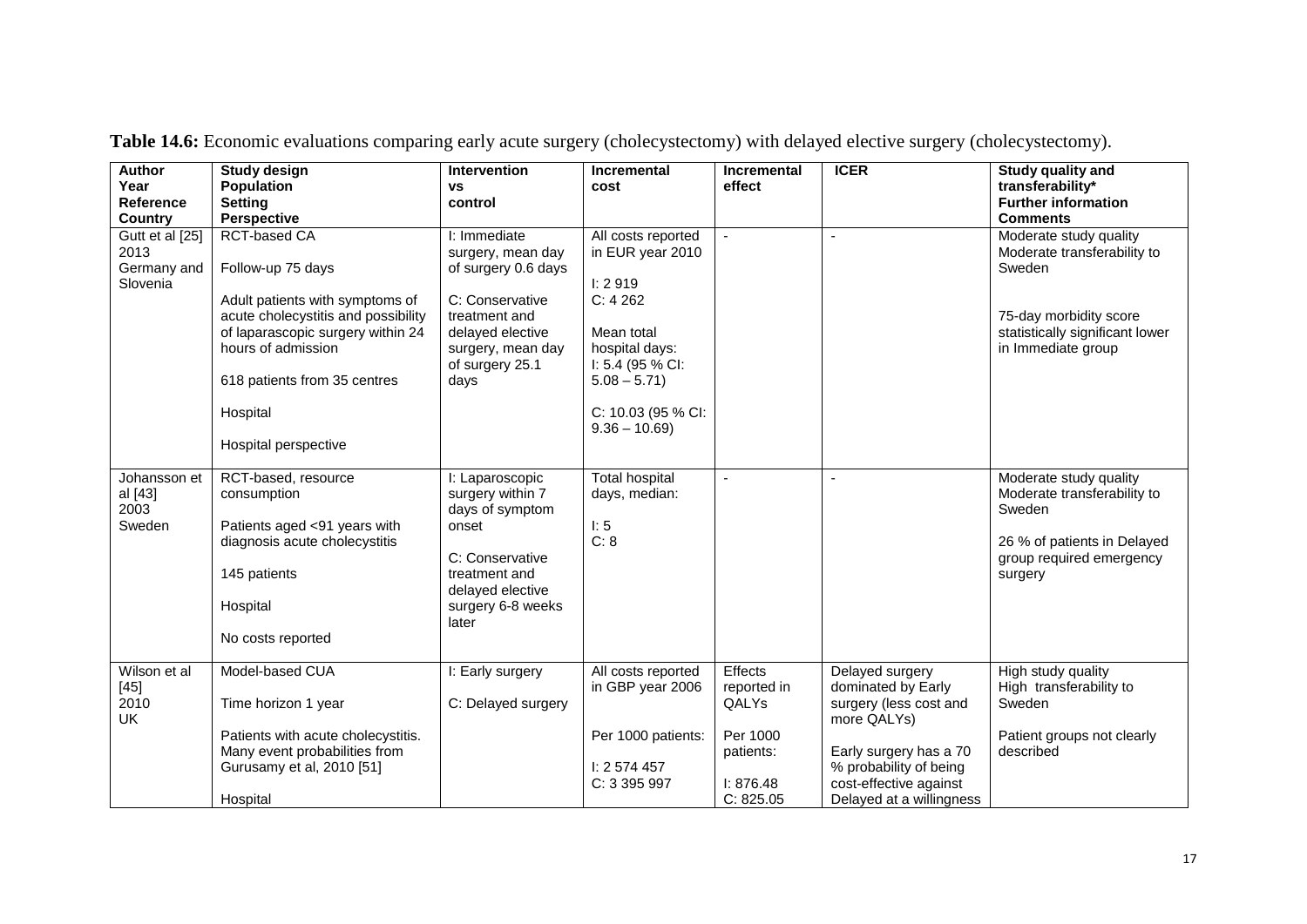|                                            | NICE healthcare perspective                                                                                                                                                                                                                                                                                      |                                                                                                                                                  | Difference:<br>$-821540$                                                                                                                 | Difference:<br>51.43                                                                  | to pay 20 000 per<br>QALY, and decreased<br>to a 62 % probability at<br>a willingness to pay 30<br>000                                                                              |                                                                                                                                          |
|--------------------------------------------|------------------------------------------------------------------------------------------------------------------------------------------------------------------------------------------------------------------------------------------------------------------------------------------------------------------|--------------------------------------------------------------------------------------------------------------------------------------------------|------------------------------------------------------------------------------------------------------------------------------------------|---------------------------------------------------------------------------------------|-------------------------------------------------------------------------------------------------------------------------------------------------------------------------------------|------------------------------------------------------------------------------------------------------------------------------------------|
| Johner et al<br>$[44]$<br>2013<br>Canada   | Model-based CUA<br>Time horizon 1 year<br>Patients with acute cholecystitis.<br>Most event probabilities from<br>Gurusamy et al, 2010 [51]<br>Hospital<br>Healthcare perspective                                                                                                                                 | I: Early surgery<br>C: Delayed elective<br>surgery<br>as defined in [51]                                                                         | All costs reported<br>in CAD year 2009<br>I: 5408.50<br>C: 7 538.26<br>Difference:<br>$-2$ 129.76                                        | Effects<br>reported in<br>QALYs<br>I: 0.9733<br>C:0.9434<br>Difference:<br>0.0299     | Delayed surgery<br>dominated by Early<br>surgery (less cost and<br>more QALYs)                                                                                                      | Moderate study quality<br>Moderate transferability to<br>Sweden<br>Few sensitivity analyses<br>reported                                  |
| de Mestral et<br>al [42]<br>2016<br>Canada | Model-based CUA<br>Time horizon 5 years<br>Register data. Adults without<br>previous symptomatic gallstone<br>disease, admitted to ED March<br>2004-April 2011 (25 545 patients)<br>Propensity score matched.<br>Hospital<br>Third party payer perspective<br>(Ontario Ministry of Health and<br>Long Term Care) | Three arms:<br>1: Early surgery<br>(within 7 days of<br>symptoms)<br>2: Delayed surgery<br>(elective 8-12<br>weeks later)<br>3: Watchful waiting | All costs reported<br>in CAD year 2011<br>1:6905<br>2:8511<br>Difference:<br>1 60 6                                                      | <b>Effects</b><br>reported in<br>QALYs<br>1:4.20<br>2: 4.18<br>Difference:<br>$-0.02$ | Delayed surgery<br>dominated by Early<br>surgery (less cost and<br>more QALYs)<br>Sensitivity analyses<br>(threshold and<br>probabilistic) confirm<br>dominance of Early<br>surgery | High study quality<br>High transferability to<br>Sweden<br>Further information in [11,27]<br>See table 14.5 for the third<br>arm results |
| Sandzén et<br>al [10]<br>2013<br>Sweden    | Register-based descriptive study<br><b>Swedish National Patient</b><br>Register data. Patients with<br>gallbladder disease (no previous<br>admission for biliary diagnosis for<br>2 years) admitted to hospital<br>January 1988-December 2006<br>(302 043 admissions)                                            | Four patient groups:<br>1: Surgery at<br>admission<br>2: Elective surgery<br>within 2 years                                                      | No costs reported<br>Resource<br>consumption<br>reported as mean<br>days of hospital<br>stay, including<br>index admission<br>and 2-year | Not reported                                                                          | Not reported                                                                                                                                                                        | Study quality assessed as<br>observational study; medium<br>risk of bias<br>See table 14.5 for the fourth<br>patient group results       |